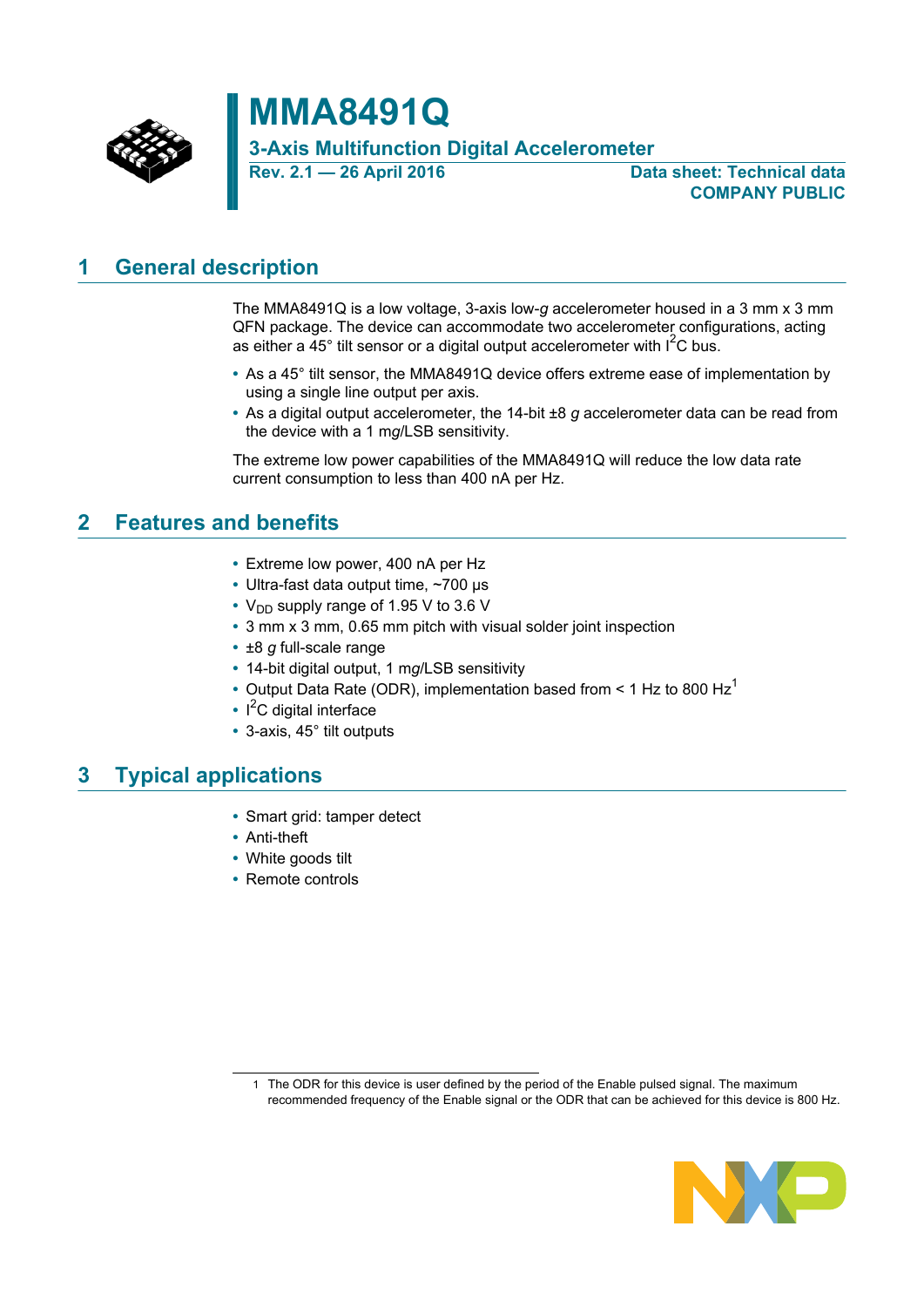## <span id="page-1-2"></span>**4 Ordering information**

<span id="page-1-0"></span>

| <b>Part Number</b> | <b>Temperature Range</b> | <b>Package</b> | <b>Shipping</b>       |
|--------------------|--------------------------|----------------|-----------------------|
| MMA8491QT          | $-40$ to +85 °C          | <b>QFN 12</b>  | Trav                  |
| MMA8491QR1         | $-40$ to +85 °C          | <b>QFN 12</b>  | 1000 pc / Tape & Reel |
| MMA8491QR2         | $-40$ to +85 °C          | <b>QFN 12</b>  | 5000 pc / Tape & Reel |

## <span id="page-1-3"></span>**5 Related documentation**

The MMA8491Q device features and operations are described in a variety of reference manuals, user guides, and application notes. To find the most current versions of these documents:

- 1. Go to the NXP homepage at: [http://www.nxp.com/](www.nxp.com)
- <span id="page-1-1"></span>2. In the Keyword search box at the top of the page, enter the device number MMA8491Q. In the Refine Your Result pane on the left, click on the Documentation link.

## <span id="page-1-4"></span>**6 Block diagram**



## <span id="page-1-5"></span>**7 Pinout**

MMA8491Q is hosted in a 12-pin 3 mm x 3 mm QFN package. Ten pins are used for functions; two pins are unconnected. Refer to [Table 2](#page-2-0) for complete pin descriptions and functions.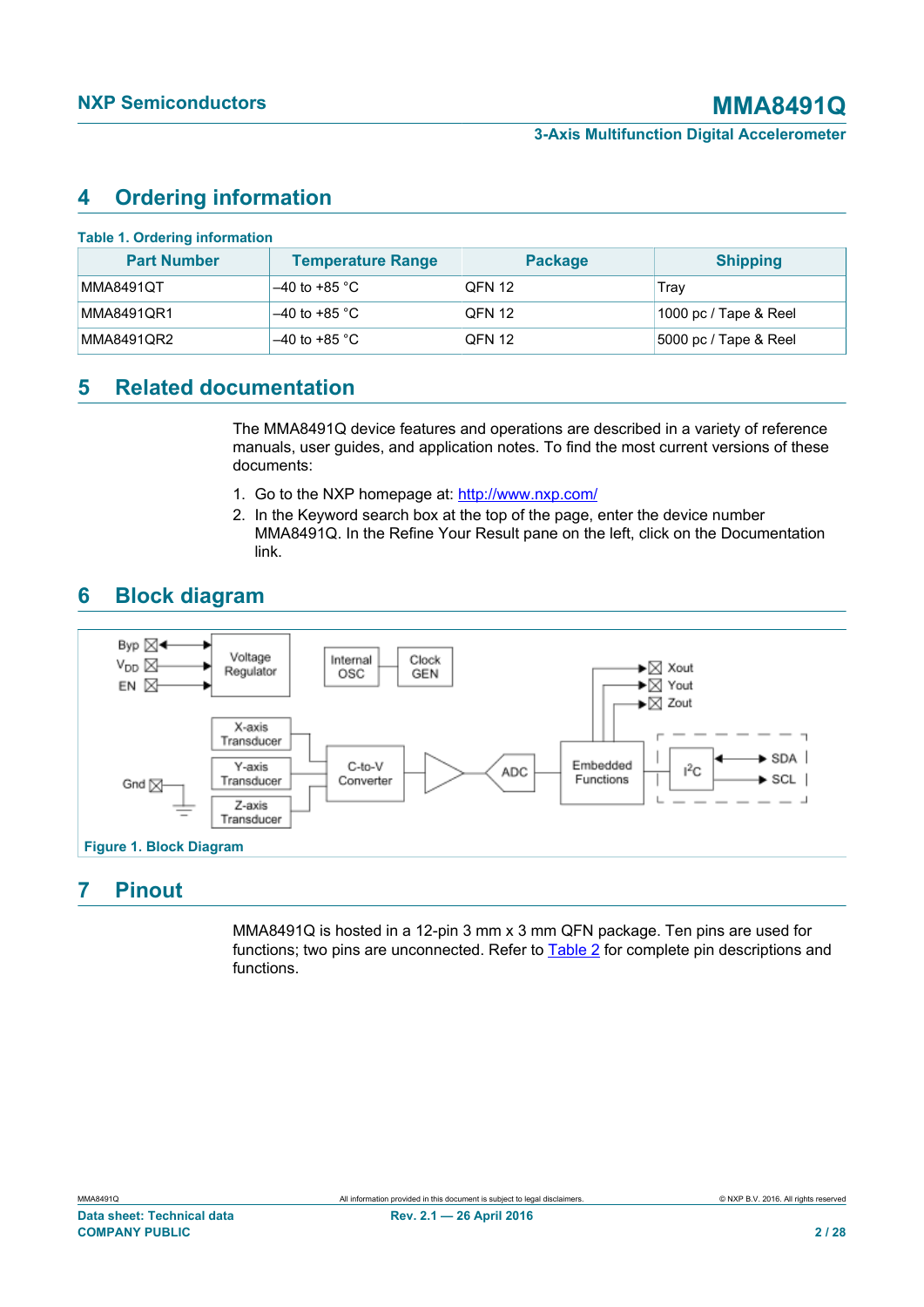<span id="page-2-1"></span>

<span id="page-2-0"></span>

|     | <b>Table 2. Pin descriptions</b> |                                                      |                                                                                                                                                                                                   |                   |  |  |  |
|-----|----------------------------------|------------------------------------------------------|---------------------------------------------------------------------------------------------------------------------------------------------------------------------------------------------------|-------------------|--|--|--|
| Pin | <b>Symbol</b>                    | <b>Function</b>                                      | <b>Description</b>                                                                                                                                                                                | <b>Pin status</b> |  |  |  |
| 1   | Byp                              | Internal regulator<br>output capacitor<br>connection | The internal regulator voltage of 1.8 V is present on this<br>pin. Connect to external 0.1 µF bypass capacitor.                                                                                   | Output            |  |  |  |
| 2   | $V_{DD}$                         | Power Supply                                         | Device power is supplied through the $V_{DD}$ line. Power<br>supply decoupling capacitors should be placed as near as<br>possible to pin 1 of the device.                                         | Input             |  |  |  |
| 3   | <b>SDA</b>                       | $I^2C$ Data                                          | I <sup>2</sup> C Slave Data Line, open drain<br>• 7-bit $I^2C$ device address is 0x55<br>• The SDA and SCL $I^2C$ connections are open drain, and<br>therefore usually require a pull-up resistor | Input/Output      |  |  |  |
| 4   | EN                               | Enable pin                                           | The Enable pin fully turns on the accelerometer system<br>when it is pulled up to logic high. The accelerometer<br>system is turned off when the Enable pin is logic low.                         | Input             |  |  |  |
| 5   | SCL                              | $I2C$ Clock                                          | I <sup>2</sup> C Slave Clock Line, open drain                                                                                                                                                     | Input             |  |  |  |
| 6   | Gnd                              | Ground                                               | Ground                                                                                                                                                                                            | Ground            |  |  |  |
| 7   | Gnd                              | Ground                                               | Ground                                                                                                                                                                                            | Ground            |  |  |  |
| 8   | Zout                             | Push-pull Z-Axis<br><b>Tilt Detection</b><br>Output  | • Output is high when acceleration is $> 0.688$ g (axis is  <br>$ \phi  > 45^{\circ}$ ).<br>• Output is low when acceleration is $\leq 0.688$ g (axis is $ \varphi $ )                            | Output            |  |  |  |
| 9   | Yout                             | Push-pull Y-Axis<br><b>Tilt Detection</b><br>Output  | $\leq 45^{\circ}$ ).<br>• These pins are push-pull output pins.                                                                                                                                   | Output            |  |  |  |
| 10  | Xout                             | Push-pull X-Axis<br><b>Tilt Detection</b><br>Output  |                                                                                                                                                                                                   | Output            |  |  |  |
| 11  | <b>NC</b>                        | No internal<br>connection                            | No internal connection                                                                                                                                                                            |                   |  |  |  |
| 12  | <b>NC</b>                        | No internal<br>connection                            | No internal connection                                                                                                                                                                            |                   |  |  |  |

# MMA8491Q All information provided in this document is subject to legal disclaimers. © NXP B.V. 2016. All rights reserved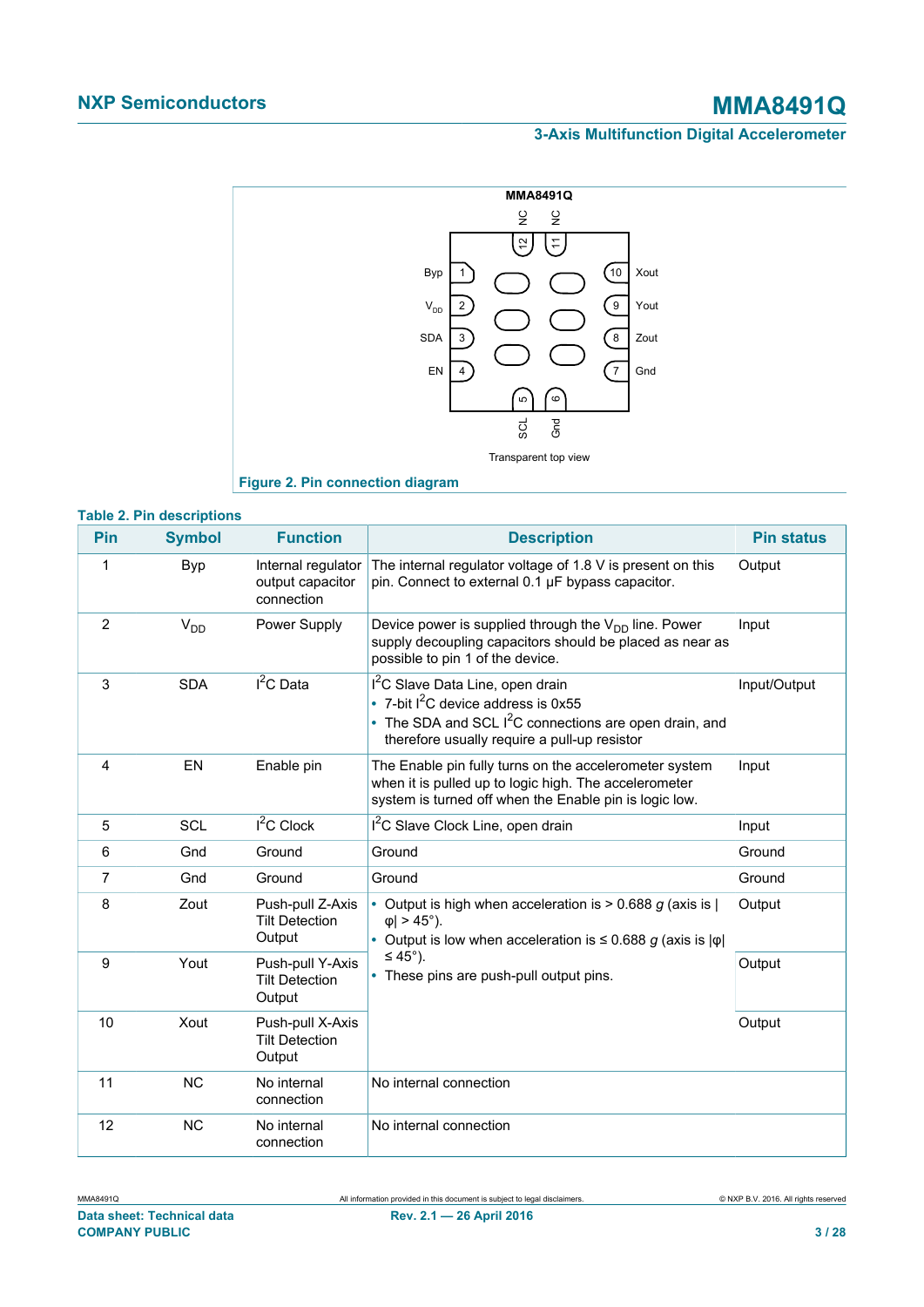## <span id="page-3-1"></span>**8 Recommended application diagram**

<span id="page-3-0"></span>

To ensure the accelerometer is fully functional, connect the MMA8491Q as suggested in [Figure 3.](#page-3-0)

- **•** A capacitor must be connected to the Bypass pin (pin 1) to assist the internal voltage regulator. It is recommended to use a  $0.1 \mu F$  capacitor. The capacitor should be placed as near as possible to the Bypass pin.
- The device power is supplied through the V<sub>DD</sub> line. The power supply decoupling capacitor should be placed as close as possible to the  $V_{DD}$  pin.
	- **Use a 1.0 or 4.7 μF capacitor when the V<sub>DD</sub> and EN are not tied together.**
	- **–** When V<sub>DD</sub> and EN are tied together, use a 0.1 μF capacitor. The 0.1 μF capacitor value has been chosen to minimize the average current consumption while still maintaining an acceptable level of power supply high frequency filtering.
- **•** Both ground pins (pins 6 and 7) must be connected to ground.
- When the I<sup>2</sup>C communication line is used, use a pull-up resistor to connect to line SDA and SCL. The SCL line can be driven by a push-pull driver, in which case, no pull-up resistor is necessary. If SDA and SCL pins are not used, then they should be tied to ground.

## <span id="page-3-2"></span>**9 Sensing direction and output response**

The MMA8491Q has three tilt detection outputs: Xout, Yout, and Zout. The following figure shows the output results at the six different orientation positions.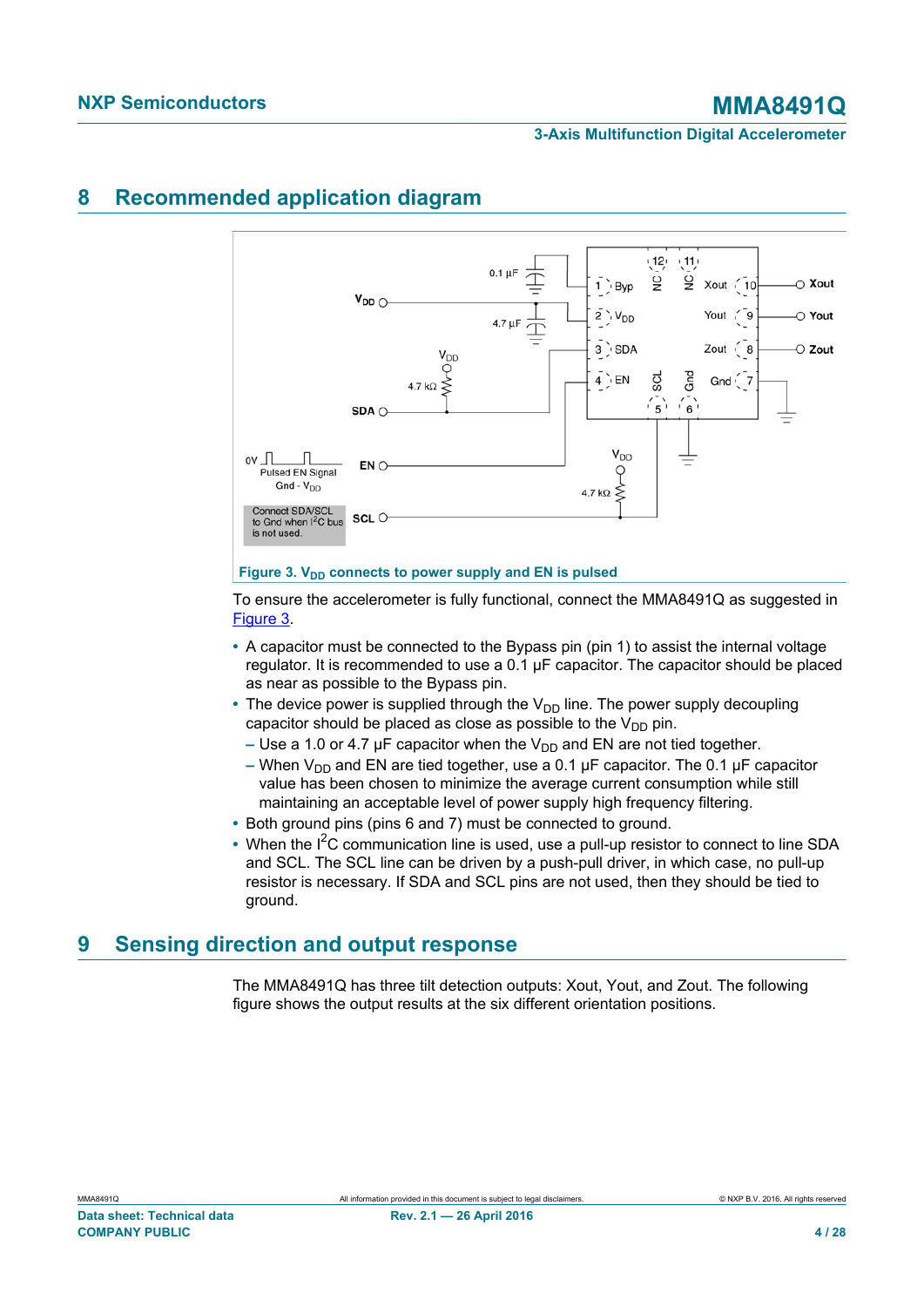## <span id="page-4-2"></span>**NXP Semiconductors MMA8491Q**

### **3-Axis Multifunction Digital Accelerometer**



## <span id="page-4-3"></span>**10 Mechanical and electrical specifications**

## **10.1 Absolute maximum ratings**

<span id="page-4-4"></span>Absolute maximum ratings are the limits the device can be exposed to without damage. Functional operation at absolute maximum rating is not guaranteed.

<span id="page-4-0"></span>Although this device contains circuitry to protect against damage due to high static voltage or electrostatic fields, it is advised that normal precautions be taken to avoid application of any voltage higher than the maximum-rated voltage.

#### **Table 3. Absolute maximum ratings**

| <b>Symbol</b>                | <b>Rating</b>                           | <b>Min</b> | <b>Max</b> | <b>Unit</b> |
|------------------------------|-----------------------------------------|------------|------------|-------------|
| $g_{\text{max}}$             | Maximum acceleration (all axes, 100 µs) |            | 10 000     |             |
| $V_{DD}$                     | Analog supply voltage                   | $-0.3$     | 3.6        |             |
| $D_{drop}$                   | Drop test                               |            | 1.8        | m           |
| $\mathsf{T}_{\mathsf{AGOC}}$ | Operating temperature                   | $-40$      | $+85$      | °C          |
| $\mathsf{T}_{\text{STG}}$    | Storage temperature                     | $-40$      | $+125$     | °C          |

#### <span id="page-4-1"></span>**Table 4. ESD and latch-up protection characteristics**

| Symbol          | <b>Rating</b>          | Value |  |
|-----------------|------------------------|-------|--|
| $V_{HBM}$       | Human body model (HBM) | ±2000 |  |
| V <sub>MM</sub> | Machine model (MM)     | ±200  |  |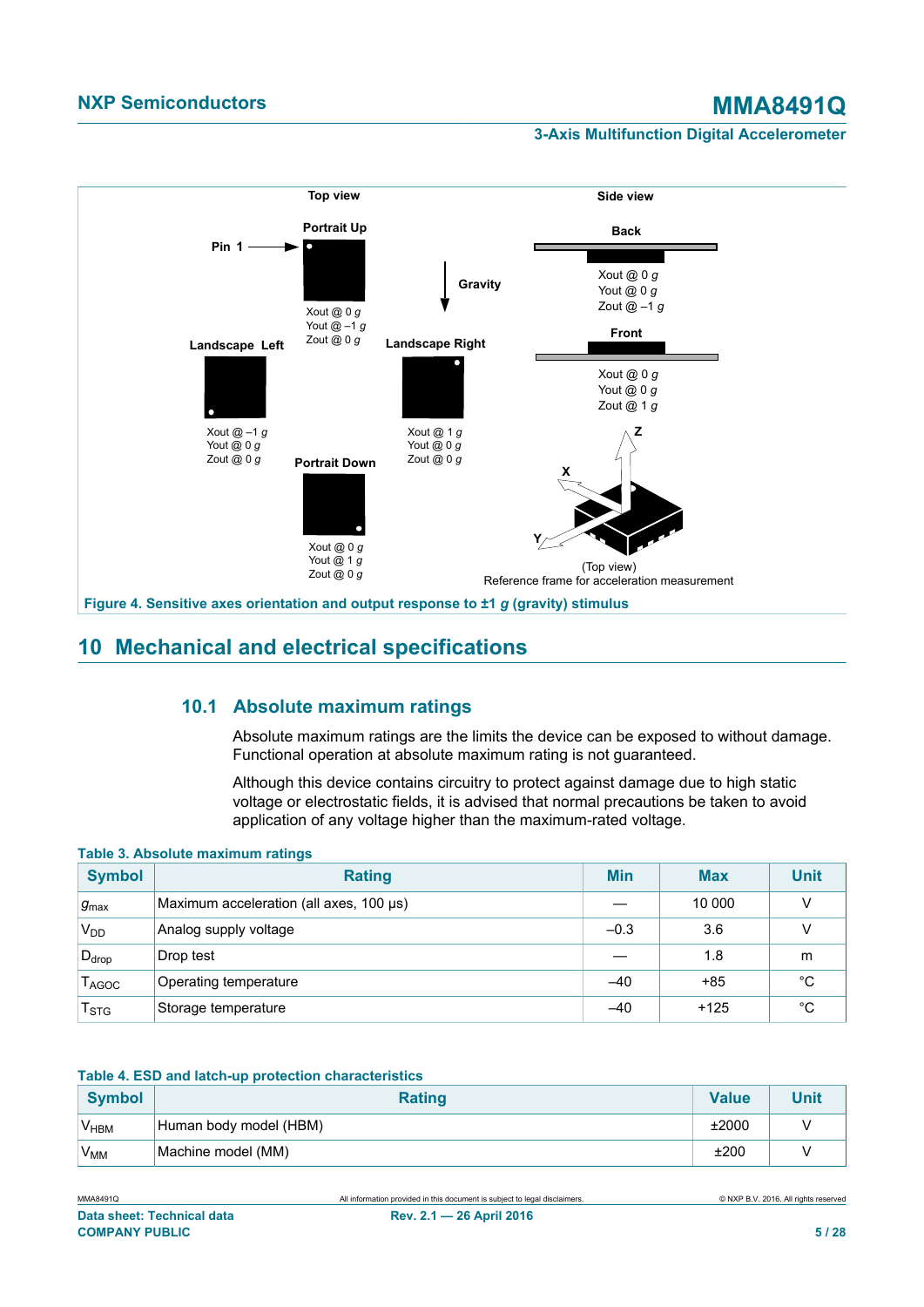| <b>Symbol</b>    | <b>Rating</b>                     | <b>Value</b> | Unit |
|------------------|-----------------------------------|--------------|------|
| V <sub>CDM</sub> | Charge device model (CDM)         | ±500         |      |
| $I_{LU}$         | Latch-up current at $T_A$ = 85 °C | ±100         | mA   |

## <span id="page-5-2"></span><span id="page-5-1"></span><span id="page-5-0"></span>**10.2 Mechanical characteristics**

#### **Table 5. Accelerometer mechanical characteristics**

 $V_{DD}$  = 2.8 V, T = 25 °C, unless otherwise noted.

*Typical number is the target number, unless otherwise specified.*

*All numbers are based on VDD cap = 4.7 μF.*

| <b>Parameter</b>                      | <b>Symbol</b>                             | <b>Conditions</b>     | <b>Min</b> | <b>Typ</b> | <b>Max</b> | <b>Unit</b> |
|---------------------------------------|-------------------------------------------|-----------------------|------------|------------|------------|-------------|
| Full-scale measurement range          | FS <sup>[1]</sup>                         |                       |            | ±8         |            | g           |
| Sensitivity                           | So <sup>[2]</sup>                         |                       | 973        | 1024       | 1075       | counts/g    |
| Calibrated sensitivity error          | $CSE^{[2]}$                               | All axes, all ranges  | $-5$       |            | 5          | $\%$        |
| Cross-axis sensitivity                | $\overline{\text{CX}_{\text{SEN}}^{[1]}}$ | Die rotation included | $-4.2$     |            | 4.2        | $\%$        |
| Sensitivity temperature variation     | $TCS^{[1]}$                               | $-40$ °C to +85 °C    | $-0.014$   |            | 0.014      | $\%$ /°C    |
| Zero-g level temperature variation    | $TCO^{[1]}$                               | $-40$ °C to +85 °C    | $-0.98$    |            | 0.98       | mg/C        |
| Zero-g level offset accuracy          | TyOff <sup>[2][3]</sup>                   |                       | $-100$     |            | 100        | mg          |
| Zero-g level after board mount        | TyOffPBM <sup>[1][4]</sup>                |                       | $-120$     |            | 120        | mg          |
| Noise                                 | RMS <sup>[1]</sup>                        |                       |            | 11.5       | 18         | mg-rms      |
| Nonlinearity                          | $NL^{[1]}$                                |                       |            |            | 1          | %FS         |
| Threshold / g-value <sup>[5]</sup>    | TDL <sup>[6]</sup>                        | 25 °C                 | 0.583      | 0.688      | 0.780      | g           |
|                                       | $TDL^{[1][4][6]}$                         | $-40$ °C to +85 °C    | 0.577      | 0.688      | 0.784      |             |
| Threshold / Tilt angle <sup>[7]</sup> | $T_{AGOC}$ <sup>[1]</sup>                 | 25 °C                 | 35.6       | 43.5       | 51.3       | degrees     |
|                                       |                                           | $-40$ °C to +85 °C    | 35.2       | 43.5       | 51.7       |             |
| Temperature range                     |                                           |                       | $-40$      | 25         | 85         | °C          |

[1] Verified by characterization; not tested in production.<br>
[2] Parameters tested 100% at final test at room tempera<br>
[3] Before board mount.<br>
[4] Post-board mount offset specifications are based on<br>
[5] Internal threshol Parameters tested 100% at final test at room temperature.

Before board mount.

[4] Post-board mount offset specifications are based on a 4-layer PCB, relative to 25 °C.

[5] Internal threshold of output level change (from 0 *g* reference), *g* values are calculated from trip angles.

[6] All angles are based on the trip angle from static 0 *g* to 1 *g*; the g-values are calculated from the trip angle.

[7] Internal threshold of output level change (from 0 *g* reference).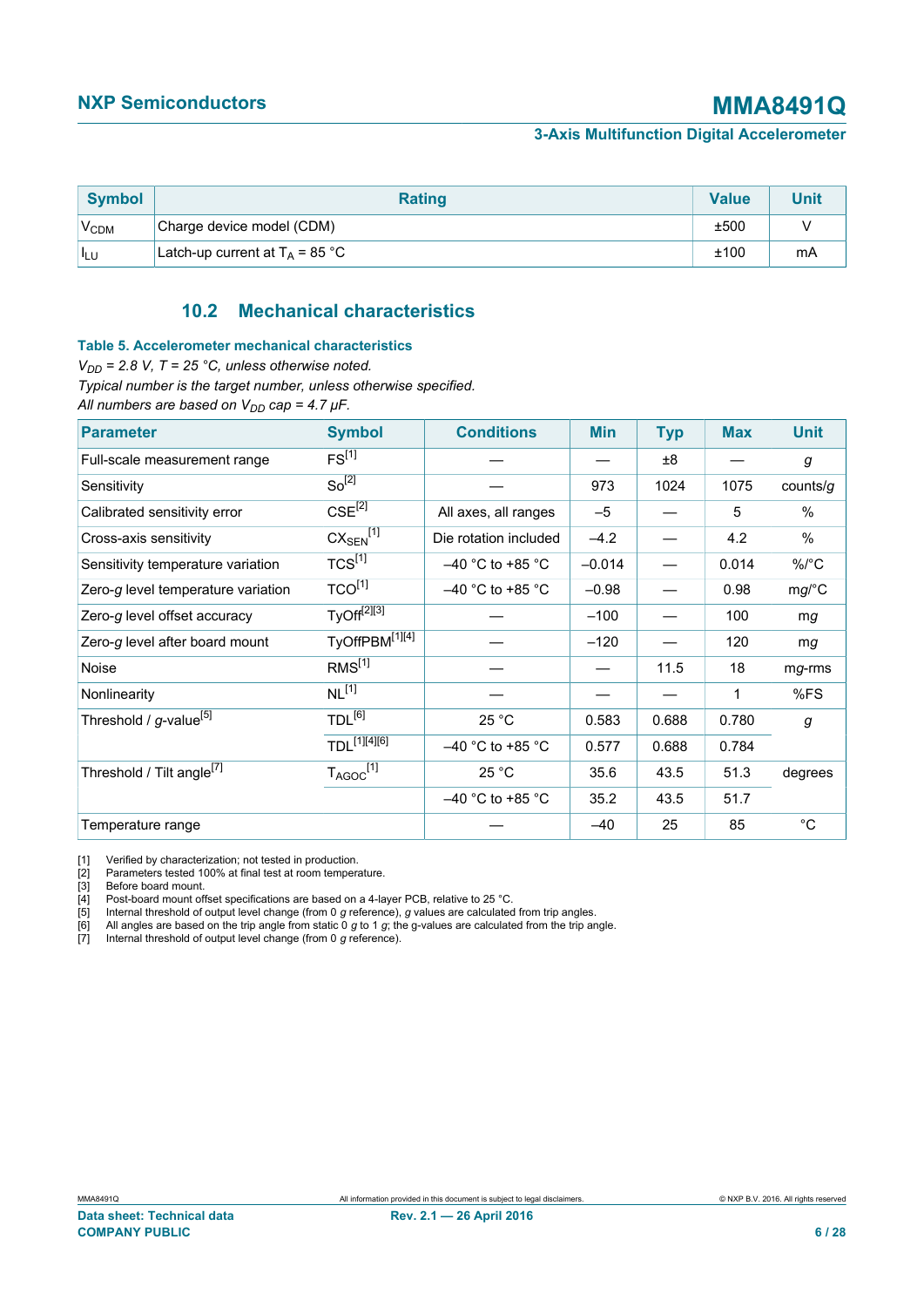## <span id="page-6-2"></span><span id="page-6-1"></span><span id="page-6-0"></span>**10.3 Electrical characteristics**

#### **Table 6. Electrical characteristics**

 $V_{DD}$  = 2.8 V, T = 25 °C, unless otherwise noted.

*Typical values represent mean or mean ±1 σ values, depending on the specific parameter.*

*Typical number is the target number unless otherwise specified.*

*All numbers are based on VDD cap = 4.7 μF.*

| <b>Symbol</b>                                  | <b>Parameter</b>                                                                       | <b>Conditions</b>                                                   | <b>Min</b>                                    | <b>Typ</b>               | <b>Max</b>               | <b>Unit</b> |
|------------------------------------------------|----------------------------------------------------------------------------------------|---------------------------------------------------------------------|-----------------------------------------------|--------------------------|--------------------------|-------------|
| V <sub>DD</sub>                                | Supply voltage <sup>[1]</sup>                                                          |                                                                     | 1.71                                          | 1.8                      | 3.6                      | $\vee$      |
| $I_{DD}$                                       | Supply current in one-shot mode                                                        | $V_{DD}$ = 2.8 V, EN is<br>pulsed to $V_{DD}$ for 1 ms              |                                               | 400 <sup>[2][3][4]</sup> | 980[1][5][6]             | nA/Hz       |
| $I_{SD}$                                       | Supply current in shutdown<br>mode                                                     | $V_{DD}$ = 2.8 V, EN = 0                                            |                                               | $1.8^{[2][3]}$           | 68[1][6]                 | nA          |
| $C_{\text{BYP}}^{[2]}$                         | Bypass capacitor at Byp pin                                                            |                                                                     | 70                                            | 100                      | 470                      | nF          |
| $V_{OH}$ <sup>[1]</sup>                        | High level output voltage Xout,<br>Yout, Zout                                          | $I_{\Omega}$ = 500 µA                                               | 0.85<br>$^{\star}$ $\mathrm{V}_{\mathrm{DD}}$ |                          |                          | $\vee$      |
| $V_{OL}$ <sup>[1]</sup>                        | Low level output voltage Xout,<br>Yout, Zout                                           | $I_{\Omega}$ = 500 µA                                               |                                               |                          | $0.15 * V_{DD}$          | $\vee$      |
| $V_{\text{IH}}^{[1]}$                          | High level input voltage EN                                                            | $V_{DD}$ = 2.8 V                                                    | 0.85<br>$*V_{DD}$                             |                          |                          | $\vee$      |
| $V_{\parallel}$ <sup>[1]</sup>                 | Low level input voltage EN                                                             | $V_{DD} = 2.8 V$                                                    |                                               |                          | $0.15 * V_{DD}$          | $\vee$      |
| $V_{OLS}$ <sup>[7]</sup>                       | Low level output voltage SDA                                                           | $I_{\Omega}$ = 3 mA                                                 |                                               |                          | 0.4                      | V           |
| $V_{\text{IH}}^{[7]}$                          | High level input voltage SDA,<br>SCL                                                   | $V_{DD}$ = 2.8 V                                                    | $0.7 * V_{DD}$                                |                          |                          | $\vee$      |
| $V_{\parallel}$ <sup>[7]</sup>                 | Low level input voltage SDA,<br><b>SCL</b>                                             | $V_{DD}$ = 2.8 V                                                    |                                               |                          | $0.3 * V_{DD}$           | $\vee$      |
| $I_{\text{SOURCE}}^{\text{[1]}}$               | Output source current Xout,<br>Yout, Zout                                              | Voltage high level<br>Vout = $0.85x$<br>$V_{DD}$ , $V_{DD}$ = 2.8 V |                                               |                          | 7.3                      | mA          |
| $I_{SINK}$ <sup>[1]</sup>                      | Output sink current Xout, Yout,<br>Zout                                                | Voltage low level<br>Vout = $0.15x$<br>$V_{DD}$ , $V_{DD}$ = 2.8 V  |                                               |                          | 8.9                      | mA          |
| $T_{ON}$ /<br>${\sf T}_{\sf ACTIVE}^{\rm [8]}$ | Turn-on time<br>Measured from the time $EN =$<br>1.95 V to valid outputs               |                                                                     |                                               | 720 <sup>[2][3][4]</sup> | 900 <sup>[1][5][6]</sup> | μs          |
| $T_{\mathsf{RST}}^{[7]}$                       | <b>Reset Time</b><br>The time between falling edge of<br>EN and next rising edge of EN | $V_{DD}$ = 2.8 V                                                    | 1000                                          |                          |                          | $\mu s$     |

[1] Verified by characterization; not tested in production.

[2] Evaluation data: not tested in production.

[3] Typical number is mean data.

[4] Data is based on typical bypass cap = 100 nF.

[5] Data is based on max bypass cap = 470 nF.

[6] Over temperature -40 °C to 85 °C. [7] Guaranteed by design.

[8] For application connection, see **[Figure 3](#page-3-0)**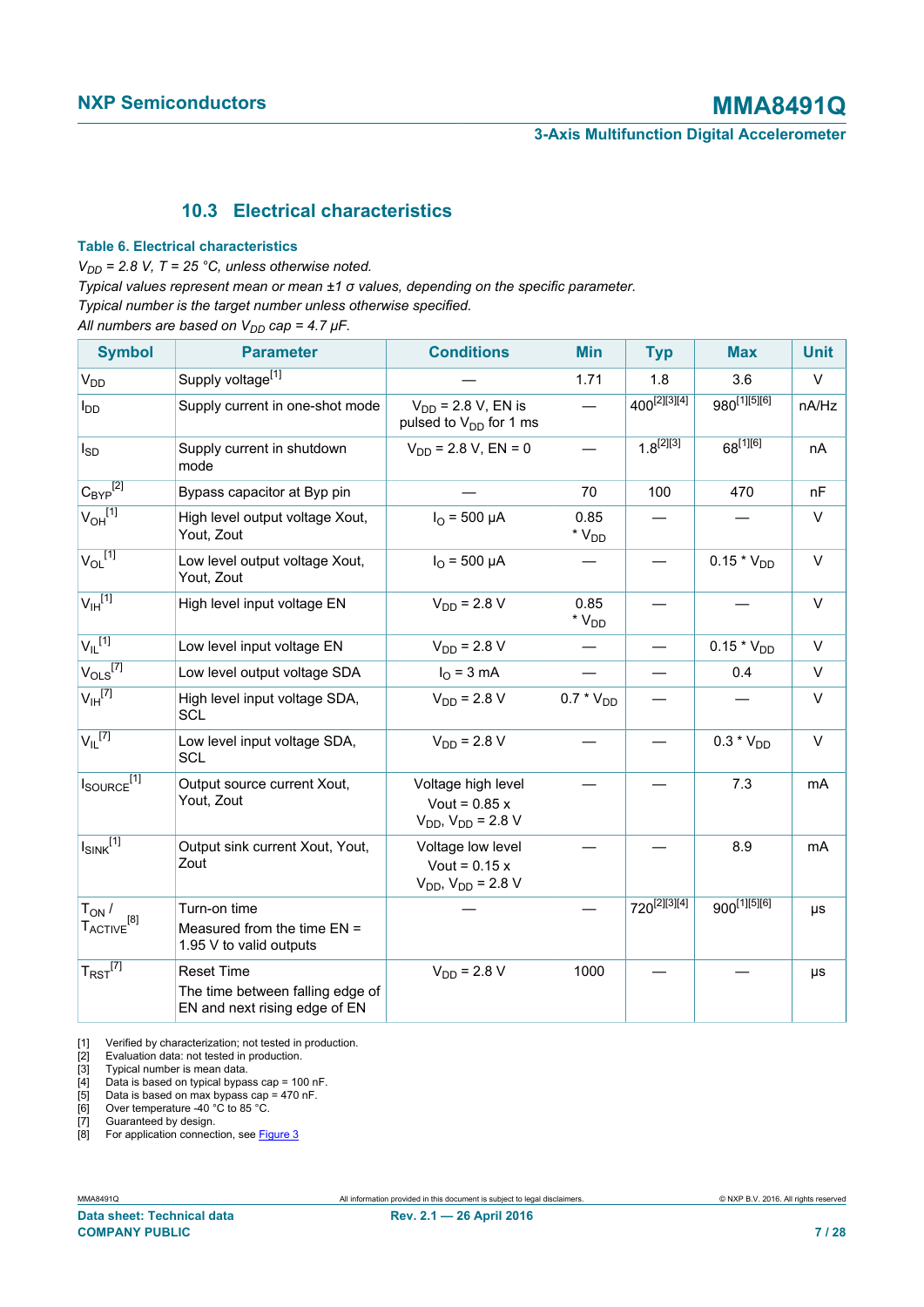# <span id="page-7-3"></span>**11 I2C Interface**

<span id="page-7-2"></span>Acceleration data may be accessed through an  $I^2C$  interface, thus making the device particularly suitable for direct interfacing with a microcontroller. The MMA8491Q features three interrupt signals that indicate the tilt-sensing results on X, Y, Z axis respectively. The raw accelerometer data are readable via  $1^2C$  at the same time when an interrupt signal is available.

The registers embedded inside the MMA8491Q are accessible through the  $I^2C$  serial interface, [Table 7](#page-7-0). To enable the  $I^2C$  interface, the EN pin must be HIGH. If either EN or  $V_{DD}$  are absent, the MMA8491Q I<sup>2</sup>C interface reads invalid data. The I<sup>2</sup>C interface may be used for communications along with other  $I^2C$  devices. Removing power from the  $V_{DD}$ pin of the MMA8491Q does not affect the  $I<sup>2</sup>C$  bus.

#### <span id="page-7-0"></span>**Table 7. Serial interface pins**

| Pin | <b>Description</b>            |
|-----|-------------------------------|
| SCL | I <sup>2</sup> C Serial Clock |
| SDA | I <sup>2</sup> C Serial Data  |

<span id="page-7-1"></span>There are two signals associated with the  $I^2C$  bus; the Serial Clock Line (SCL) and the Serial Data Line (SDA). The SDA is a bidirectional line used for sending and receiving the data to/from the interface. External pull-up resistors connected to  $V_{DD}$  are expected for SDA and SCL. When the bus is free both the lines are HIGH. The I<sup>2</sup>C interface is compliant with Fast mode (400 kHz, [Table 8\)](#page-7-1).

| <b>Parameter</b>                                                                         | <b>Symbol</b>       | <b>I2C Fast Mode<sup>[1]</sup></b> |             | <b>Unit</b> |
|------------------------------------------------------------------------------------------|---------------------|------------------------------------|-------------|-------------|
|                                                                                          |                     | <b>Min</b>                         | <b>Max</b>  |             |
| SCL clock frequency                                                                      | $f_{\rm SCL}$       | 0                                  | 400         | kHz         |
| Bus-free time between STOP and START condition                                           | $t_{\text{BUF}}$    | 1.3                                |             | μs          |
| (Repeated) START hold time                                                               | t <sub>HD;STA</sub> | 0.6                                |             | μs          |
| Repeated START setup time                                                                | t <sub>SU;STA</sub> | 0.6                                |             | μs          |
| STOP condition setup time                                                                | t <sub>su;sto</sub> | 0.6                                |             | μs          |
| SDA data hold time                                                                       | t <sub>HD;DAT</sub> | 0.05                               | $0.9^{[2]}$ | μs          |
| SDA setup time                                                                           | t <sub>SU;DAT</sub> | 100                                |             | μs          |
| SCL clock low time                                                                       | t <sub>LOW</sub>    | 1.3                                |             | μs          |
| SCL clock high time                                                                      | $t_{\text{HIGH}}$   | 0.6                                |             | μs          |
| SDA and SCL rise time                                                                    | $t_r$               | $20 + 0.1 C_b^{[3]}$               | 300         | μs          |
| SDA and SCL fall time                                                                    | tғ                  | $20 + 0.1 Ch[3]$                   | 300         | μs          |
| SDA valid time <sup>[4]</sup>                                                            | t <sub>VD;DAT</sub> |                                    | $0.9^{[2]}$ | μs          |
| SDA valid acknowledge time <sup>[5]</sup>                                                | t <sub>VD;ACK</sub> |                                    | $0.9^{[2]}$ | μs          |
| Pulse width of spikes on SDA and SCL that must be suppressed by<br>internal input filter | t <sub>SP</sub>     | $\mathbf 0$                        | 50          | μs          |
| Capacitive load for each bus line                                                        | $C_{b}$             |                                    | 400         | pF          |

### **Table 8. I2C slave timing values**

[1] All values referred to VIH(min) (0.3 $V_{DD}$ ) and  $V_{IL}$ (max) (0.7 $V_{DD}$ ) levels.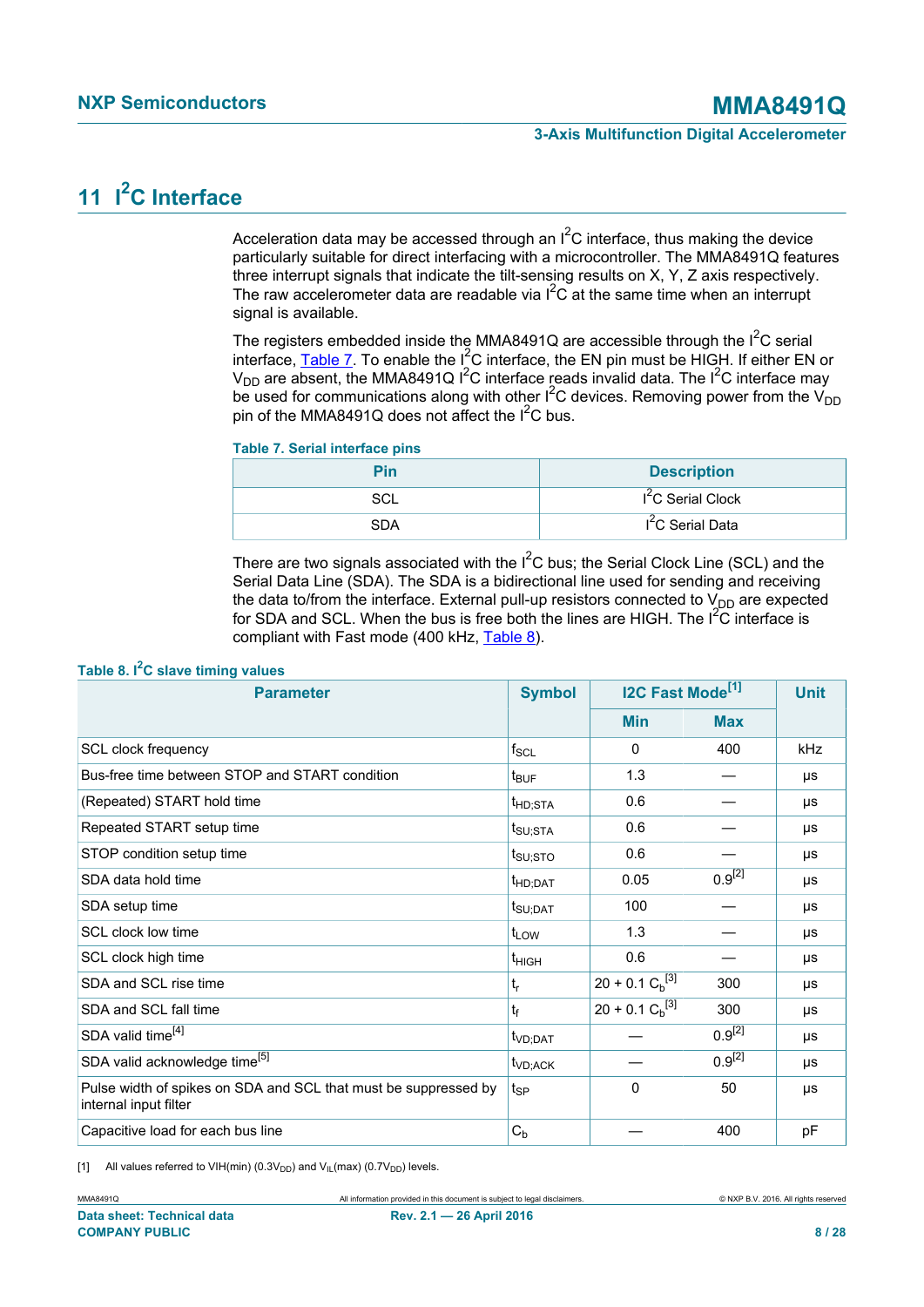- <span id="page-8-0"></span>[2] This device does not stretch the LOW period  $(t_{LOW})$  of the SCL signal.<br>[3] Cb = total capacitance of one bus line in pF.
- [3] Cb = total capacitance of one bus line in pF<br>[4]  $t_{\text{VD:PAT}}$  = time for data signal from SCL LOV
- $\frac{141}{100}$  t<sub>VD;DAT</sub> = time for data signal from SCL LOW to SDA output (HIGH or LOW, depending on which one is worse).<br>[5] t<sub>VD:ACK</sub> = time for Acknowledgement signal from SCL LOW to SDA output (HIGH or LOW, depending
- <span id="page-8-1"></span> $t_{VD;ACK}$  = time for Acknowledgement signal from SCL LOW to SDA output (HIGH or LOW, depending on which one is worse).



## **11.1 I <sup>2</sup>C read operations**

<span id="page-8-2"></span>The transaction on the bus is started through a start condition (START) signal. A START condition is defined as a HIGH-to-LOW transition on the data line while the SCL line is held HIGH.

After START has been transmitted by the Master, the bus is considered busy. The next byte of data transmitted after START contains the slave address in the first seven bits, and the eighth bit tells whether the Master is receiving data from the slave or transmitting data to the slave. When an address is sent, each device in the system compares the first seven bits after a start condition with its address. If they match, then the device considers itself addressed by the Master.

The ninth clock pulse, following the slave address byte, and each subsequent byte, is the acknowledge (ACK). The transmitter must release the SDA line during the ACK period. The receiver must then pull the data line LOW so that it remains stable low during the high period of the acknowledge clock period.

A LOW-to-HIGH transition on SDA while SCL is HIGH is defined as a stop condition (STOP). A data transfer is always terminated by a STOP.

A Master may also issue a repeated START during a data transfer. The MMA8491Q expects repeated STARTs to be used to randomly read from specific registers.

The MMA8491Q accelerometer standard 7-bit slave address is 01010101(0x55).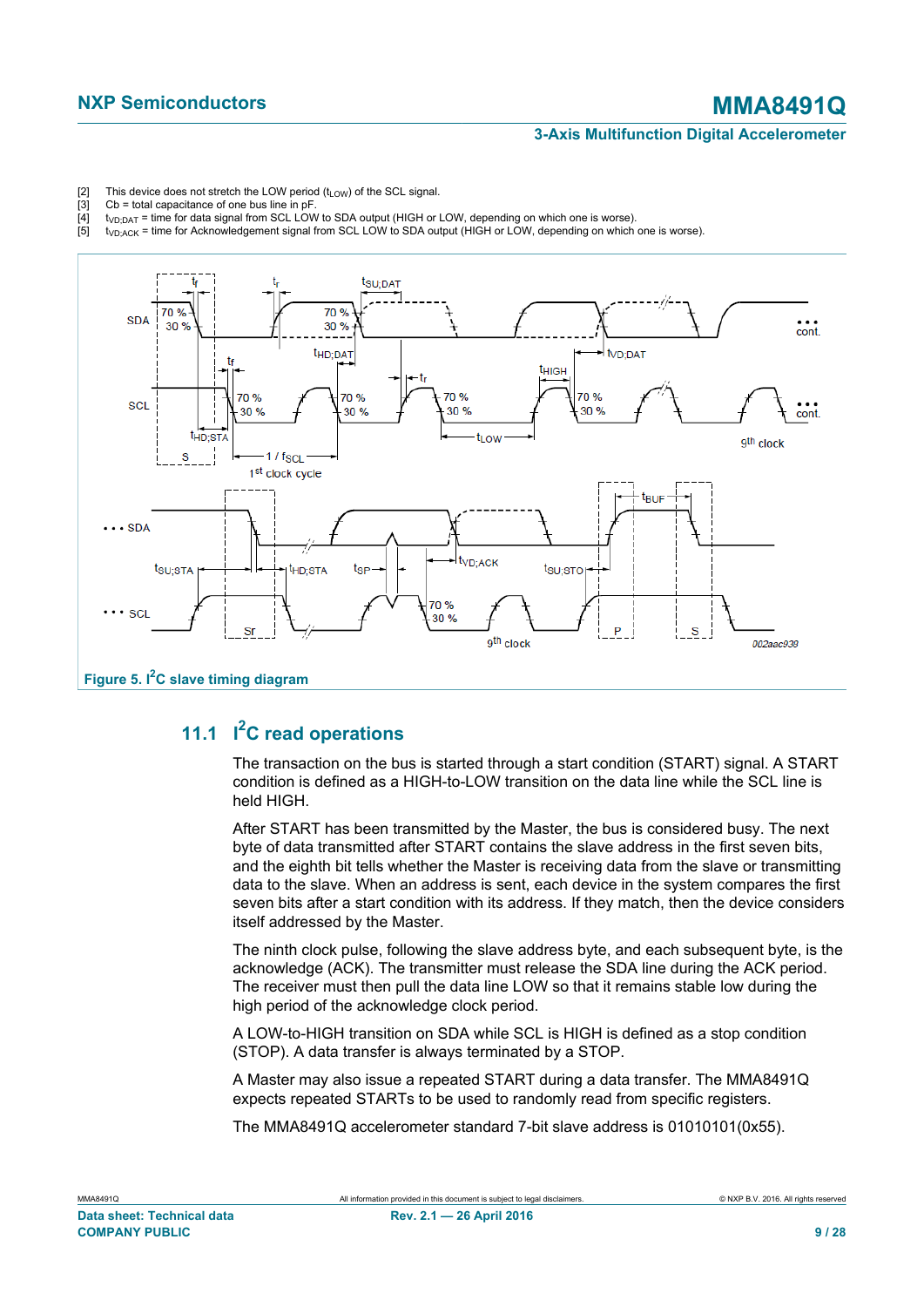| Table 5. I G device address sequence |                                  |                                |           |                                   |  |  |  |
|--------------------------------------|----------------------------------|--------------------------------|-----------|-----------------------------------|--|--|--|
| <b>Command</b>                       | $[7:1]$ Device<br><b>Address</b> | [7:1] Device<br><b>Address</b> | $[0]$ R/W | [7:0] 8-bit<br><b>Final Value</b> |  |  |  |
| Read                                 | 01010101                         | 0x55                           |           | 0xAB                              |  |  |  |
| Write                                | 01010101                         | 0x55                           |           | 0xAA                              |  |  |  |

### <span id="page-9-0"></span>**Table 9. I2C device address sequence**

## **11.1.1 Single-byte read**

<span id="page-9-1"></span>The transmission of an 8-bit command begins on the falling edge of SCL. After the 8 clock cycles are used to send the command, note that the data returned is sent with the MSB first after the data is received. [Figure 6](#page-10-0) shows the timing diagram for the accelerometer 8-bit  $I^2C$  read operation.

- 1. The Master (or MCU) transmits a start condition (ST) to the MMA8491Q, slave address (0x55), with the R/W bit set to "0" for a write, and the MMA8491Q sends an acknowledgement.
- 2. Then the Master (or MCU) transmits the address of the register to read and the MMA8491Q sends an acknowledgement.
- 3. The Master (or MCU) transmits a repeated start condition (SR) and then addresses the MMA8491Q (0x1D) with the R/ W bit set to 1 for a read from the previously selected register.
- 4. The Slave then acknowledges and transmits the data from the requested register.
- 5. The Master does not acknowledge (NAK) the transmitted data, but transmits a stop condition to end the data transfer.

### **11.1.2 Multiple-byte read**

<span id="page-9-2"></span>When performing a multiple-byte read or *burst read*, the MMA8491Q automatically increments the received register address commands after a read command is received. Therefore, after following the steps of a single-byte read, multiple bytes of data can be read from sequential registers after each MMA8491Q acknowledgment (AK) is received, until a no acknowledge (NAK) occurs from the Master, followed by a stop condition (SP) signaling an end of transmission.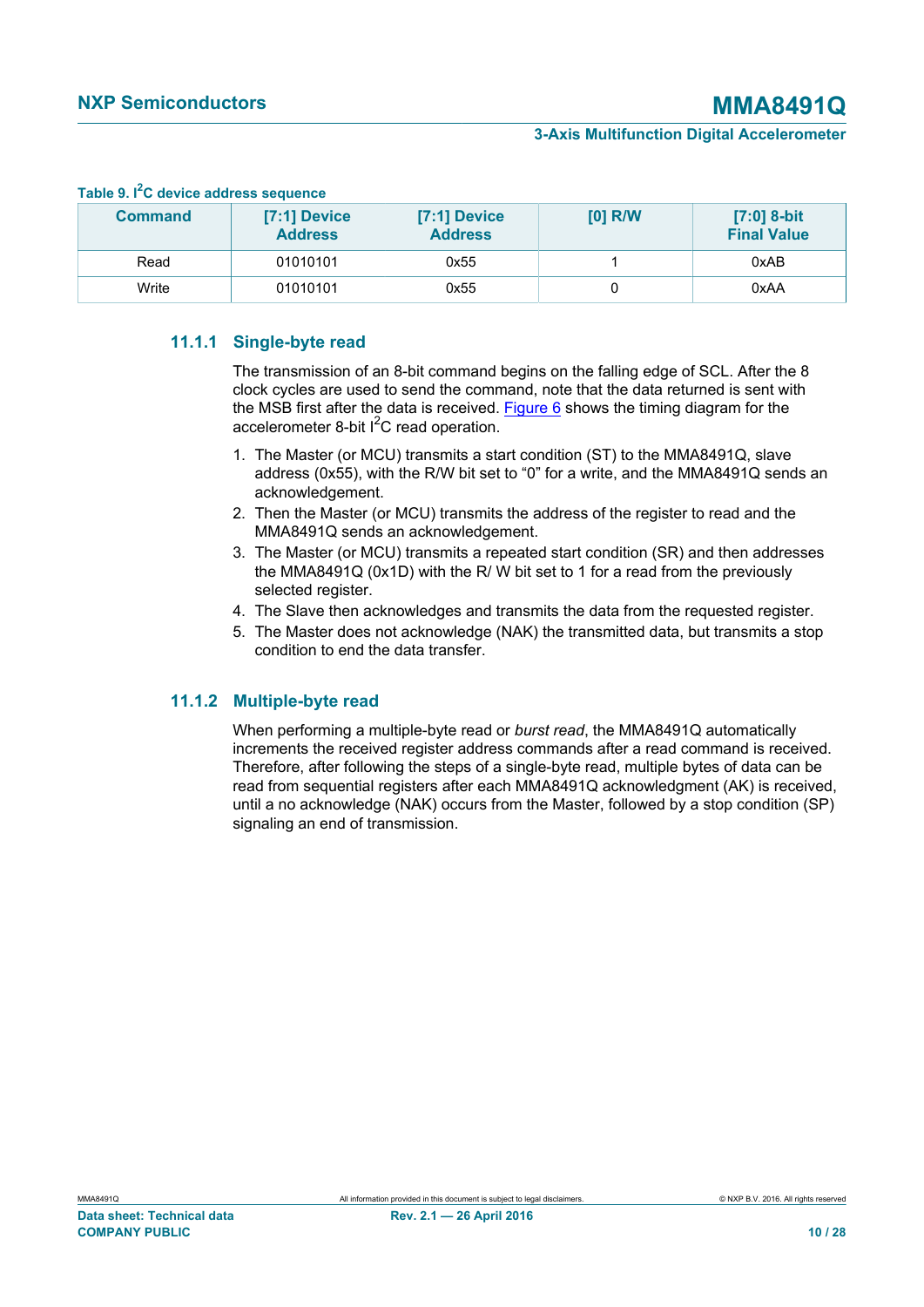

### <span id="page-10-3"></span><span id="page-10-0"></span>**11.1.3 I2C data sequence diagrams**

## <span id="page-10-4"></span><span id="page-10-1"></span>**12 Modes of operation**



### <span id="page-10-2"></span>**Figure 7. MMA8491Q operating modes**

| Table 10. MMA8491Q operating modes |                                     |                             |                             |  |  |
|------------------------------------|-------------------------------------|-----------------------------|-----------------------------|--|--|
| <b>Mode</b>                        | <b>Conditions</b>                   | <b>Function description</b> | <b>Digital output state</b> |  |  |
| <b>OFF</b>                         | $V_{DD} = OFF$<br>$EN = Don't Care$ | Device is powered off.      | Hi-Z                        |  |  |
| <b>SHUTDOWN</b>                    | $V_{DD} = ON$<br>$EN = Low$         | All blocks are shut down.   | Hi-Z                        |  |  |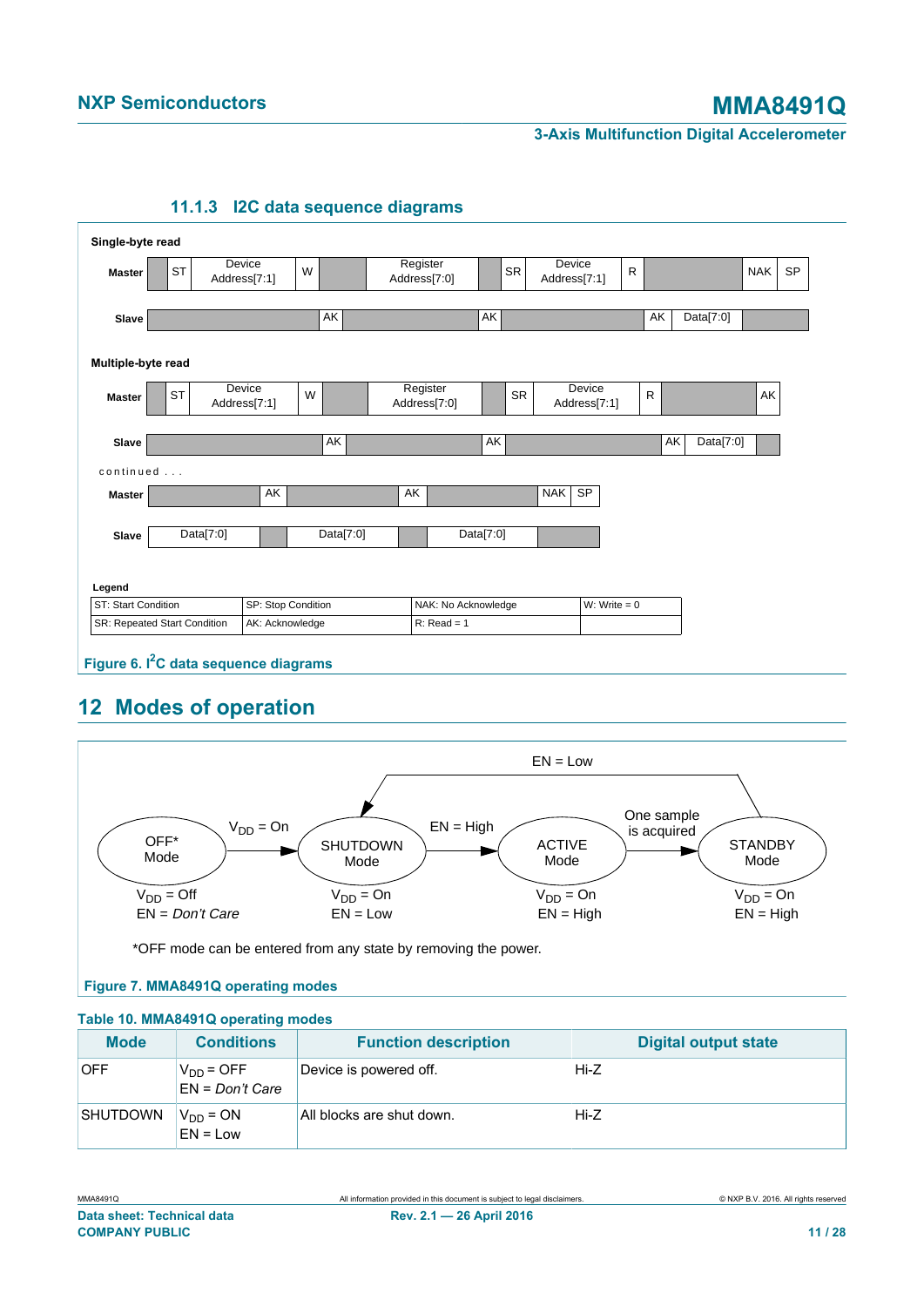| <b>Mode</b>    | <b>Conditions</b>            | <b>Function description</b>                                                                     | <b>Digital output state</b>                     |
|----------------|------------------------------|-------------------------------------------------------------------------------------------------|-------------------------------------------------|
| <b>ACTIVE</b>  | $V_{DD} = ON$<br>$EN = High$ | All blocks are enabled.<br>Device enters Standby mode automatically<br>after data conversion.   | Deasserted, Xout = $0$ , Yout= $0$ , Zout = $0$ |
| <b>STANDBY</b> | $V_{DD} = ON$<br>$EN = High$ | Only digital output subsystem is enabled.<br>Data is valid and available only in this<br>stage. | Active, I <sup>2</sup> C outputs become valid   |

## **12.1 ACTIVE mode**

<span id="page-11-0"></span>The accelerometer subsystem is turned on at the rising edge of the EN pin, and acquires one sample for each of the three axes. Note that EN should not be asserted before  $V_{DD}$ reaches 1.95 V. Samples are acquired, converted, and compensated for zero-g offset and gain errors, and then compared to an internal threshold value of 0.688 *g* and stored.

- **•** If any of the X, Y, Z axes sample's **absolute value > this threshold**, then the corresponding outputs on these axes drive logic highs.
- **•** If any of the X, Y, Z axes sample's **absolute value ≤ this threshold**, then the corresponding outputs on these axes drive logic lows.

Read register 00h in this stage to determine whether the sample data is ready to be read.

## **12.2 STANDBY mode**

<span id="page-11-1"></span>The device enters STANDBY mode automatically after the previously described function (powers into SHUTDOWN mode, ACTIVE mode) is accomplished. The digital output system outputs valid data, which can also be read via the  $I^2C$  communication bus. This is the appropriate phase to read the measured data, either from the three push-pull logic outputs or through the  $I^2C$  transaction. All other subsystems are turned off.

These outputs are held until the MMA8491Q operation mode changes. For lower power consumption, deassert the EN pin as soon as data is read (to enter SHUTDOWN mode).

## **12.3 Next sample acquisition**

<span id="page-11-2"></span>The MMA8491Q needs to be brought back to the ACTIVE mode again by pulling EN pin up to a Logic 1. Another option is to power down the device and start from OFF mode as illustrated in [Figure 7.](#page-10-1)

For applications where sampling intervals are greater than 30 seconds, the host can shut off the tilt sensor power after acquisition of tilt sensor output data to conserve energy and prolong battery life.

## **12.4 Power-up timing sequences**

<span id="page-11-3"></span>The power-up timing sequence for MMA84591Q is shown in the following figure, where  $V_{DD}$  is powered and the EN pin is activated to acquire a single sample. Additional samples can be acquired by repeating the EN pulse.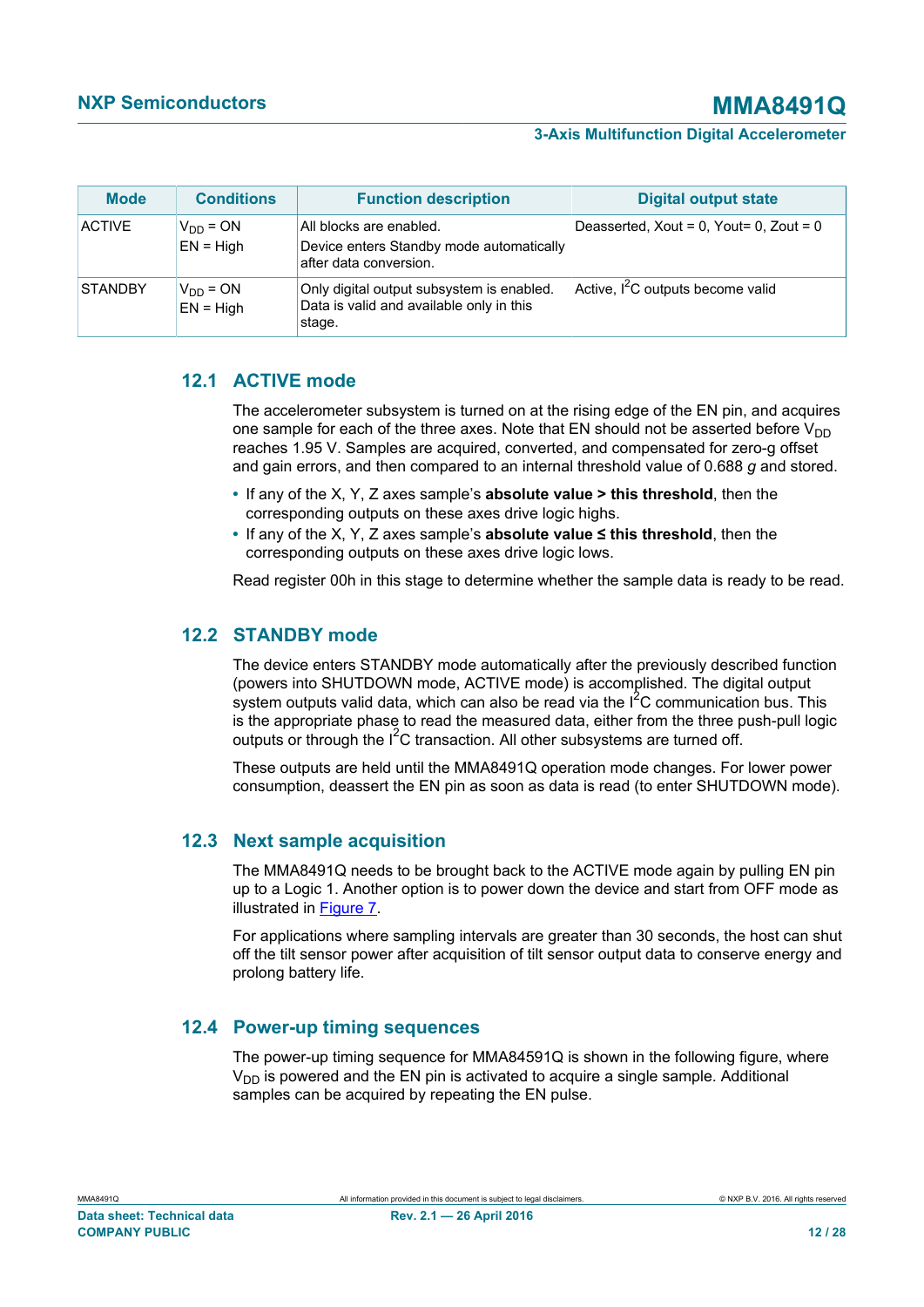<span id="page-12-0"></span>



 $t_{ON}$  is the time between EN to the end of ACTIVE stage, after which the newly acquired sample data is available.

### **12.5 45° tilt detection**

<span id="page-12-1"></span>The output value changes according to the **absolute value** of the acceleration of the MMA8491Q compared to the threshold:

- **•** When the acceleration's **absolute value** > the threshold 0.688 *g*, the output = 1.
- **•** When the acceleration's **absolute value** ≤ the threshold, the output = 0.

$$
Output = \begin{cases} 1, when (|g\text{-value}| > 0.688g) \\ 0, when (|g\text{-value}| \le 0.688g) \end{cases}
$$

For example,

- **•** When the MMA8491Q is set on a table, it senses 1 *g* acceleration on Z-axis and senses 0 *g* on X- and Y-axes.
- **•** When the MMA8491Q is flipped upside down on the table, it senses –1 *g* acceleration on Z-axis and senses 0 *g* on X- and Y-axes.

In both cases Xout =  $0$ , Yout =  $0$ , and Zout =  $1$ .

### **12.6 Tilt angle**

<span id="page-12-2"></span>Tilt angles can be calculated from the *g*-value threshold using the equation below. The tilt threshold is 0.688 *g*, which corresponds to 43.5°. [Figure 9](#page-13-0) illustrates the tilt angle threshold.

$$
Tilt Angle = asin \left(\frac{g\text{-value}}{1g}\right)
$$

- **•** When 0 *g* acceleration is present on an axis, the tilt angle = 0°; when 1 *g* acceleration is present on an axis, the tilt angle  $= 90^\circ$ .
- **•** When the tilt angle > the tilt threshold, the output for the axis is HIGH; when the tilt angle  $\leq$  the tilt threshold, the output for the axis is LOW.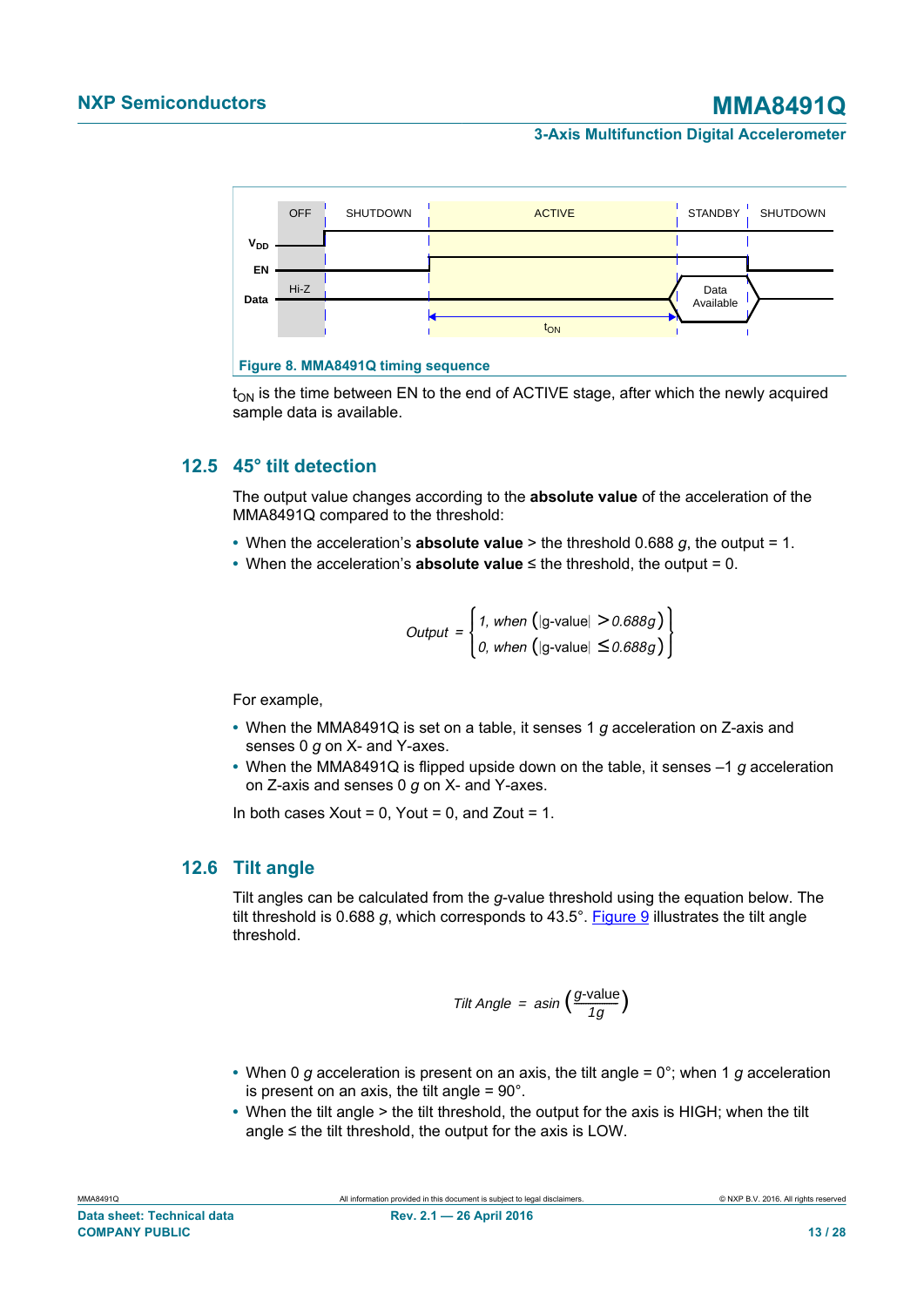<span id="page-13-0"></span>

**Figure 9. MMA8491Q output is based on tilt angle and sensor g-value**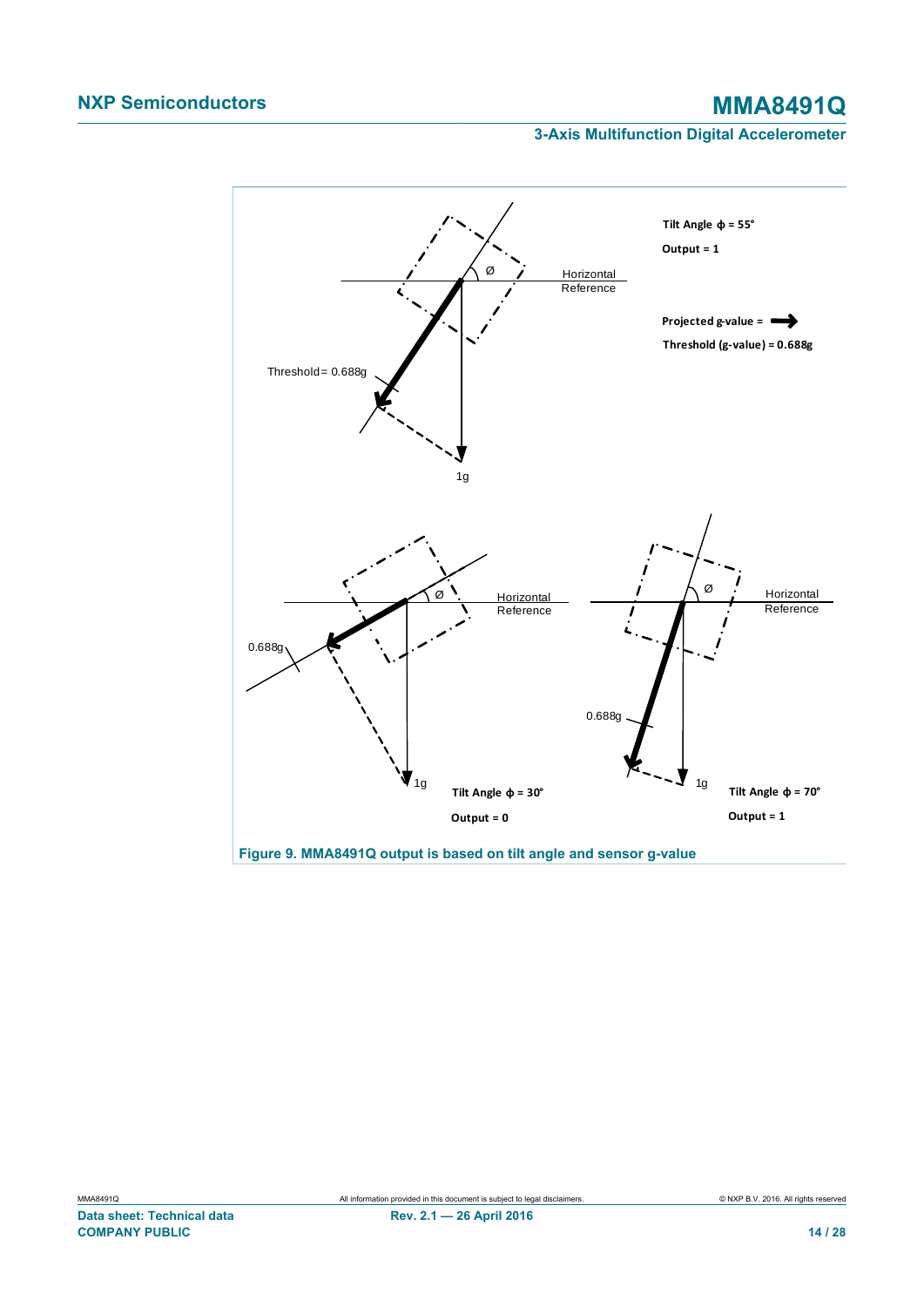## <span id="page-14-4"></span><span id="page-14-0"></span>**13 Register descriptions**

#### <span id="page-14-1"></span>**Table 11. Register address map**

| <b>Name</b>   | <b>Type</b> | <b>Register</b><br><b>Address</b> | Auto-<br>increment<br>Address <sup>[1]</sup> | <b>Reset</b> | <b>Comment</b>                            |
|---------------|-------------|-----------------------------------|----------------------------------------------|--------------|-------------------------------------------|
| <b>STATUS</b> | R           | 0x00                              | 0x01                                         | 0x00         | Read time status                          |
| OUT X MSB     | R           | 0x01                              | 0x02                                         | Output       | [7:0] are the 8 MSBs of the 14-bit sample |
| OUT X LSB     | R           | 0x02                              | 0x03                                         | Output       | [7:2] are the 6 LSBs of the 14-bit sample |
| OUT Y MSB     | R           | 0x03                              | 0x04                                         | Output       | [7:0] are the 8 MSBs of the 14-bit sample |
| OUT Y LSB     | R           | 0x04                              | 0x05                                         | Output       | [7:2] are the 6 LSBs of the 14-bit sample |
| OUT Z MSB     | R           | 0x05                              | 0x06                                         | Output       | [7:0] are the 8 MSBs of the 14-bit sample |
| OUT Z LSB     | R           | 0x06                              | 0x00                                         | Output       | [7:2] are the 6 LSBs of the 14-bit sample |

[1] Auto-increment is the  $I^2C$  feature that the  $I^2C$  read address is automatically updated after each read. Auto-increment addresses that are not a simple increment are highlighted in bold. The auto-increment addressing is only enabled when device registers are read using I<sup>2</sup>C burst read mode. Therefore the internal storage of the auto-increment address is cleared whenever a stop-bit is detected.

#### *Notes:*

- *• Register contents are preserved when EN pin is set high after sampling.*
- *• Register contents are reset when EN pin is set low.*

## **13.1 STATUS - Status register (address 00h)**

<span id="page-14-5"></span><span id="page-14-2"></span>Register 0x00 reflects the real-time status information of the X, Y, and Z sample data. The data read bits (ZYXDR, ZDR, YDR, XDR) are set when samples are taken and ready to be read.

#### **Table 12. STATUS - Status register (address 00h) bit allocation**

| <b>Bit</b> |    |   |   |       |            |            |            |
|------------|----|---|---|-------|------------|------------|------------|
| Symbol     |    |   |   | ZYXDR | <b>ZDR</b> | <b>YDR</b> | <b>XDR</b> |
| Reset      |    |   |   |       |            |            |            |
| Access     | רז | n | ĸ | ∍     |            |            |            |

### **Table 13. STATUS - Status register (address 00h) field descriptions**

<span id="page-14-3"></span>

| <b>Field</b>         | <b>Description</b>                                                                                                                                                                                                                                                                                                                                                      |
|----------------------|-------------------------------------------------------------------------------------------------------------------------------------------------------------------------------------------------------------------------------------------------------------------------------------------------------------------------------------------------------------------------|
| 3<br><b>ZYXDR</b>    | X-, Y-, Z-axis new Data Ready (and available)<br>• ZYXDR signals that a new sample for all channels is available.<br>• ZYXDR is cleared when the high-bytes of the acceleration data (OUT_X_MSB, OUT_Y_MSB,<br>OUT Z MSB) of all channels are read<br>0: No new set of data ready (default value)<br>1: A new set of XYZ acceleration and temperature data is available |
| 2<br>7 <sub>DR</sub> | Z-axis new Data Ready (and available)<br>• ZDR is set whenever a new acceleration sample related to the Z-axis is generated.<br>• ZDR is cleared anytime OUT Z MSB register is read.<br>0: No new Z-axis data is ready (default value)<br>1: A new Z-axis data is ready                                                                                                 |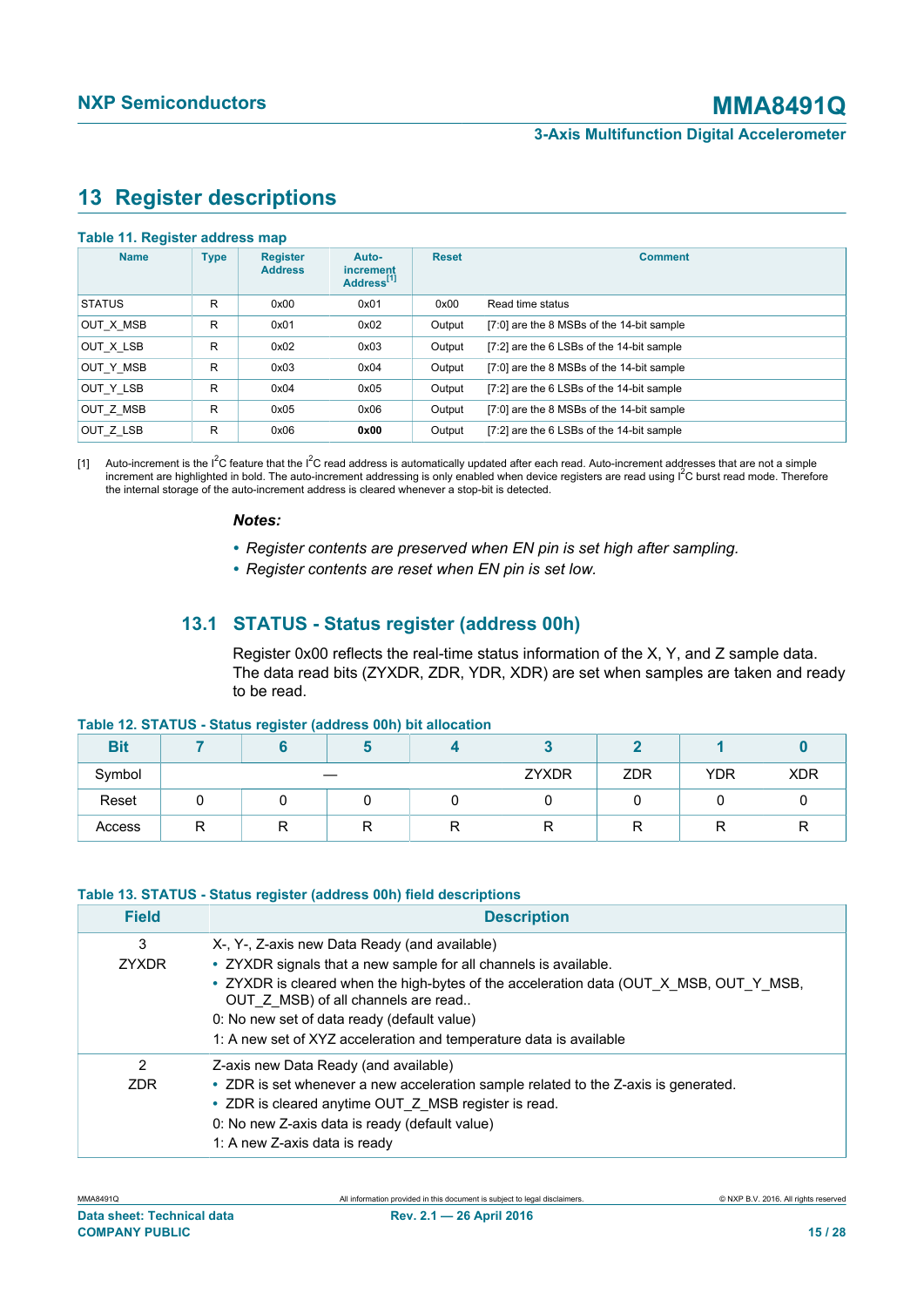| <b>Field</b>           | <b>Description</b>                                                                                                                                                                                                                                                   |
|------------------------|----------------------------------------------------------------------------------------------------------------------------------------------------------------------------------------------------------------------------------------------------------------------|
| <b>YDR</b>             | Y-axis new Data Ready (and available)<br>• YDR is set whenever a new acceleration sample related to the Y-axis is generated.<br>• YDR is cleared anytime OUT Y MSB register is read.<br>0: No new Y-axis data ready (default value)<br>1: A new Y-axis data is ready |
| $\Omega$<br><b>XDR</b> | X-axis new Data Ready (and available)<br>• XDR is set whenever a new acceleration sample related to the X-axis is generated.<br>• XDR is cleared anytime OUT X MSB register is read.<br>0: No new X-axis data ready (default value)<br>1: A new X-axis data is ready |

## **13.2 Output data registers (addresses 01h to 06h)**

<span id="page-15-2"></span>These registers contain the X-axis, Y-axis, and Z-axis14-bit output sample data (expressed as 2's complement numbers).

- **•** OUT\_X\_MSB, OUT\_X\_LSB, OUT\_Y\_MSB, OUT\_Y\_LSB, OUT\_Z\_MSB, and OUT  $Z$  LSB are stored in the autoincrementing address range of 0x01 – 0x06.
- **•** The LSB registers can only be read immediately following the read access of the corresponding MSB register. A random read access to the LSB registers is not possible.
- **•** Reading the MSB register and then the LSB register in sequence ensures that both bytes (LSB and MSB) belong to the same data sample, even if a new data sample arrives between reading the MSB and the LSB byte.
- <span id="page-15-0"></span>**•** The accelerometer data registers should be read only after the status register has confirmed that new data on all axes is available.

| <b>Bit</b> |          |   |  |  |   |    |  |
|------------|----------|---|--|--|---|----|--|
| Symbol     | XD[13:6] |   |  |  |   |    |  |
| Reset      |          |   |  |  |   |    |  |
| Access     | ⋼<br>יי  | R |  |  | R | רז |  |

#### **Table 14. OUT\_X\_MSB - Output data register (address 01h) bit allocation**

#### <span id="page-15-1"></span>**Table 15. OUT\_X\_LSB - Output data register (address 02h) bit allocation**

| <b>Bit</b> |         |  |   |  |  |    |  |
|------------|---------|--|---|--|--|----|--|
| Symbol     | XD[5:0] |  |   |  |  |    |  |
| Reset      |         |  |   |  |  |    |  |
| Access     | −       |  | ĸ |  |  | '' |  |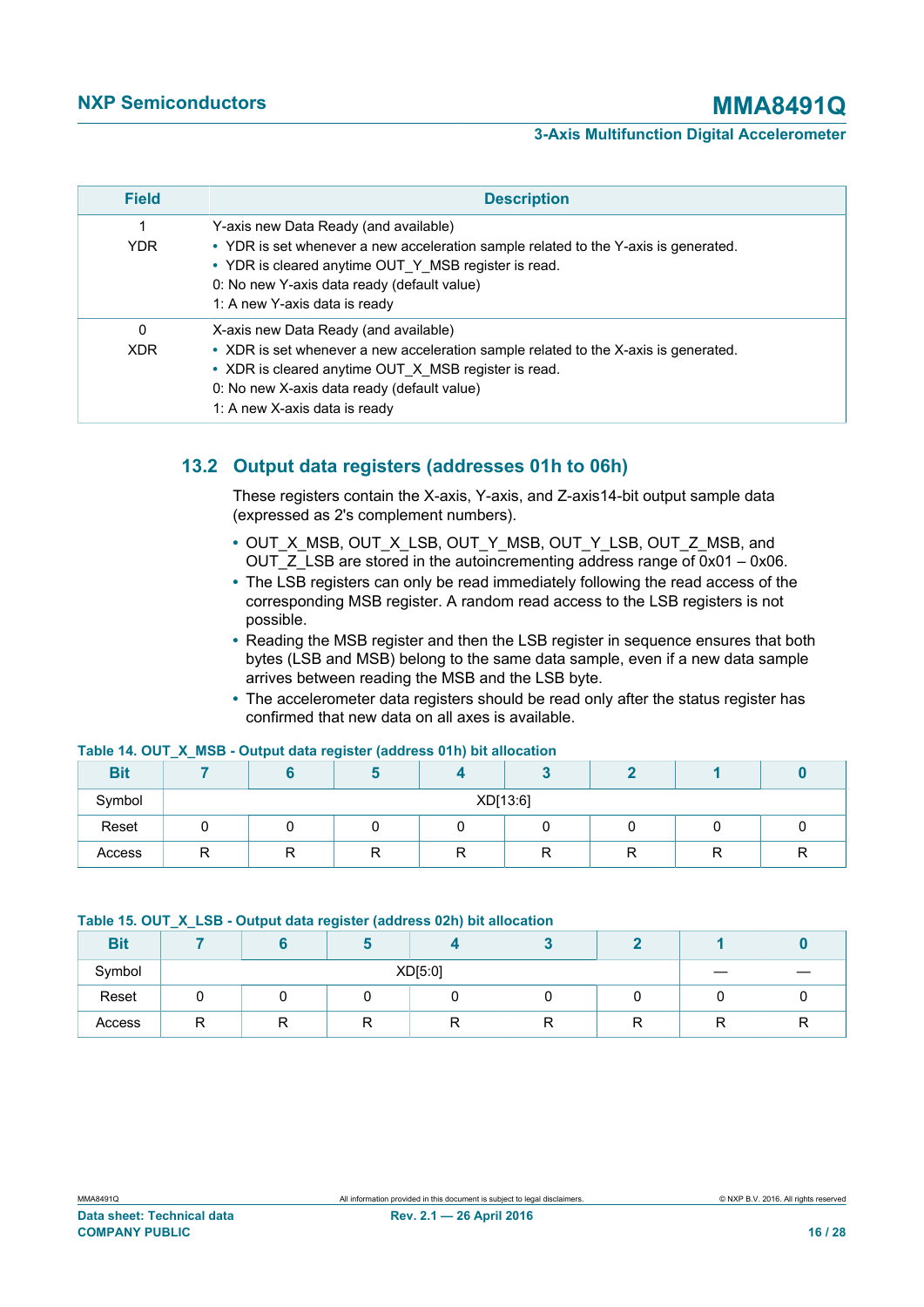<span id="page-16-0"></span>

|            |          |  | and and an and the following on the contract of the contract of the contract of the contract of the contract of the contract of the contract of the contract of the contract of the contract of the contract of the contract o |  |  |  |  |
|------------|----------|--|--------------------------------------------------------------------------------------------------------------------------------------------------------------------------------------------------------------------------------|--|--|--|--|
| <b>Bit</b> |          |  |                                                                                                                                                                                                                                |  |  |  |  |
| Symbol     | YD[13:6] |  |                                                                                                                                                                                                                                |  |  |  |  |
| Reset      |          |  |                                                                                                                                                                                                                                |  |  |  |  |
| Access     | D        |  | R                                                                                                                                                                                                                              |  |  |  |  |

#### **Table 16. OUT\_Y\_MSB - Output data register (address 03h) bit allocation**

#### <span id="page-16-1"></span>**Table 17. OUT\_Y\_LSB - Output data register (address 04h) bit allocation**

| <b>Bit</b> |          |              |        |        |   |   |   |  |
|------------|----------|--------------|--------|--------|---|---|---|--|
| Symbol     | YD[13:6] |              |        |        |   |   |   |  |
| Reset      |          |              |        |        |   |   |   |  |
| Access     | ∍        | ח<br>$\cdot$ | D<br>ĸ | D<br>ĸ | R | R | D |  |

#### <span id="page-16-2"></span>**Table 18. OUT\_Z\_MSB - Output data register (address 05h) bit allocation**

| <b>Bit</b> |            |  |   |   |   |        |   |  |
|------------|------------|--|---|---|---|--------|---|--|
| Symbol     | OUT_Z[7:0] |  |   |   |   |        |   |  |
| Reset      |            |  |   |   |   |        |   |  |
| Access     | n<br>יי    |  | R | ▫ | ĸ | −<br>ĸ | R |  |

#### **Table 19. OUT\_Z\_LSB - Output data register (address 06h) bit allocation**

<span id="page-16-3"></span>

| <b>Bit</b> |         |   |        |   |   |  |   |  |
|------------|---------|---|--------|---|---|--|---|--|
| Symbol     | ZD[5:0] |   |        |   |   |  |   |  |
| Reset      |         |   |        |   |   |  |   |  |
| Access     | ₽       | R | D<br>ĸ | ∍ | R |  | D |  |

## <span id="page-16-5"></span><span id="page-16-4"></span>**13.3 Accelerometer output conversion**

| Table 20. Accelerometer output data |                         |  |  |  |  |  |  |  |
|-------------------------------------|-------------------------|--|--|--|--|--|--|--|
| <b>14-bit Data</b>                  | Range ±8 g (1 mg/count) |  |  |  |  |  |  |  |
| 01 1111 1111 1111                   | $+8.000 g$              |  |  |  |  |  |  |  |
| 01 1111 1111 1110                   | $+7.998 g$              |  |  |  |  |  |  |  |
| $\sim$ $\sim$ $\sim$                | $\cdots$                |  |  |  |  |  |  |  |
| 00 0000 0000 0000                   | 0.000 g                 |  |  |  |  |  |  |  |
| 11 1111 1111 1111                   | $-0.001$ g              |  |  |  |  |  |  |  |
| $\cdots$                            | $\cdots$                |  |  |  |  |  |  |  |
| 10 0000 0000 0001                   | $-7.998 g$              |  |  |  |  |  |  |  |
| 10 0000 0000 0000                   | $-8.000 g$              |  |  |  |  |  |  |  |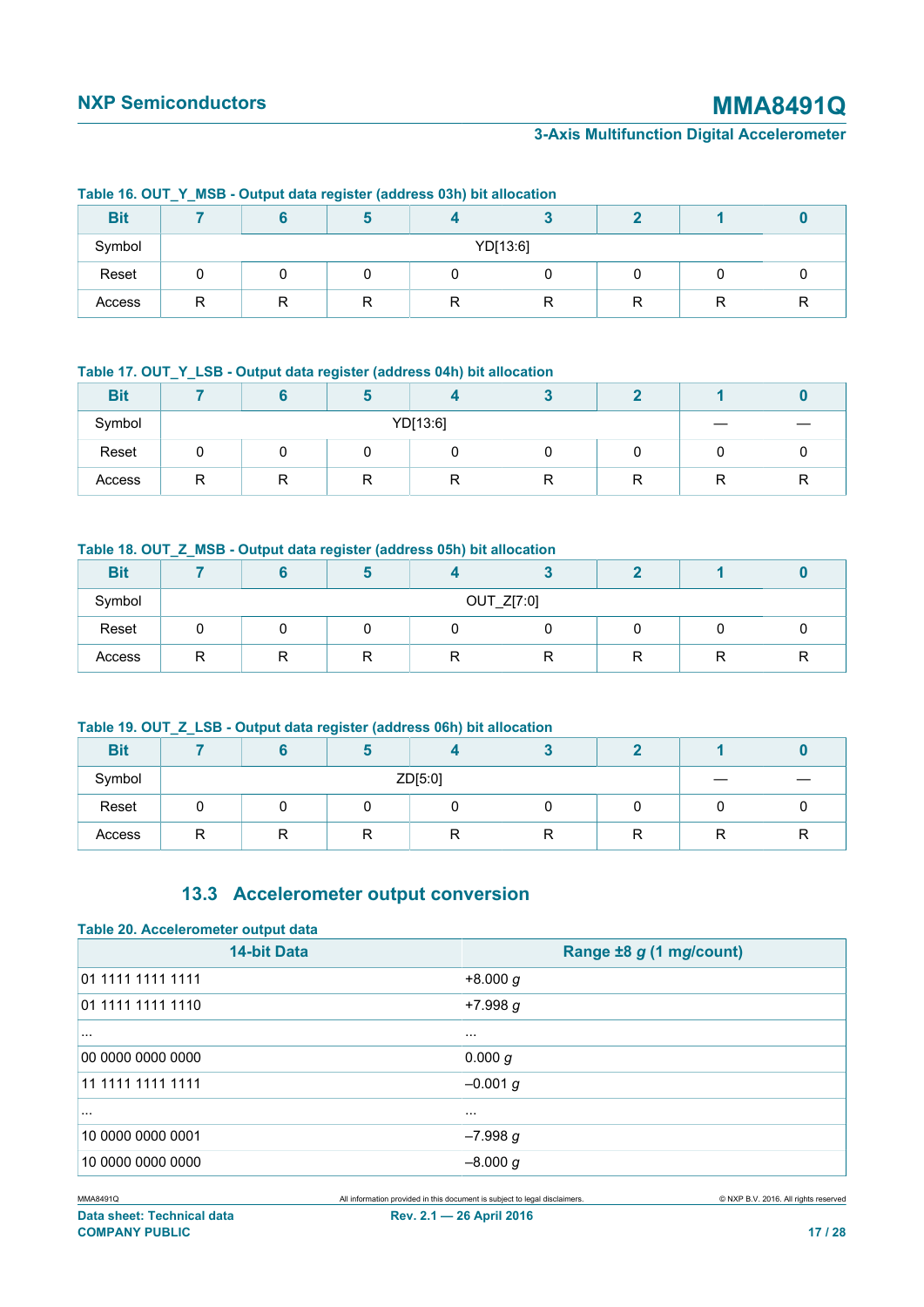## <span id="page-17-0"></span>**14 Mounting guidelines**

Surface-mount printed circuit board (PCB) layout is a critical portion of the total design. The footprint for the surface mount package must be the correct size to ensure proper solder connection interface between the PCB and the package. With the correct footprint, the package will self-align when subjected to a solder reflow process. The purpose is to minimize the stress on the package after board mounting. The MMA8491Q accelerometers use the QFN package. This section describes suggested methods of soldering and mounting these devices to the PCB for consumer applications.

## **14.1 Overview of soldering considerations**

<span id="page-17-1"></span>The information provided here is based on experiments executed on QFN devices. They do not represent exact conditions present at a customer site. Therefore, information herein should be used as guidance only, and process and design optimizations are recommended to develop an application specific solution. It should be noted that with the proper PCB footprint and solder stencil designs, the package will self-align during the solder reflow process.

## **14.2 Halogen content**

<span id="page-17-2"></span>This package is designed to be Halogen Free, exceeding most industry and customer standards. Halogen Free means that no homogeneous material within the assembly package shall contain chlorine (Cl) in excess of 700 ppm or 0.07% weight/weight or bromine (Br) in excess of 900 ppm or 0.09% weight/weight.

## **14.3 PCB mounting recommendations**

- <span id="page-17-3"></span>**•** Do not solder down the six exposed pads under the package, thus minimizing boardmounting stress impact to product performance.
- **•** PCB landing pad is 0.675 mm x 0.325 mm as shown in [Figure 10](#page-18-0).
- **•** Solder mask opening = PCB land pad edge + 0.2 mm larger all around.
- **•** Stencil opening size is 0.625 mm x 0.3 mm.
- **•** Stencil thickness is 100 μm or 125 μm.
- The solder mask should not cover any of the PCB landing pads, as shown in **Figure 10.**
- **•** No additional via nor metal pattern underneath package on the top of the PCB layer.
- **•** Do not place any components or vias within 2 mm of the package land area. This may cause additional package stress if it is too close to the package land area.
- **•** Signal traces connected to pads should be as symmetric as possible. Put dummy traces on NC pads, to have the same length of exposed trace for all pads.
- **•** Use a standard pick-and-place process and equipment. Do not use a hand soldering process.
- **•** Customers are advised to be cautious about the proximity of screw-down holes to the sensor, and the location of any press fit to the assembled PCB when in an enclosure. It is important that the assembled PCB remain flat after assembly to keep electronic operation of the device optimal.
- **•** The PCB should be rated for the multiple lead-free reflow condition with a maximum 260 °C temperature.
- **•** NXP sensors are compliant with Restrictions on Hazardous Substances (RoHS), having halide-free molding compound (green) and lead-free terminations. These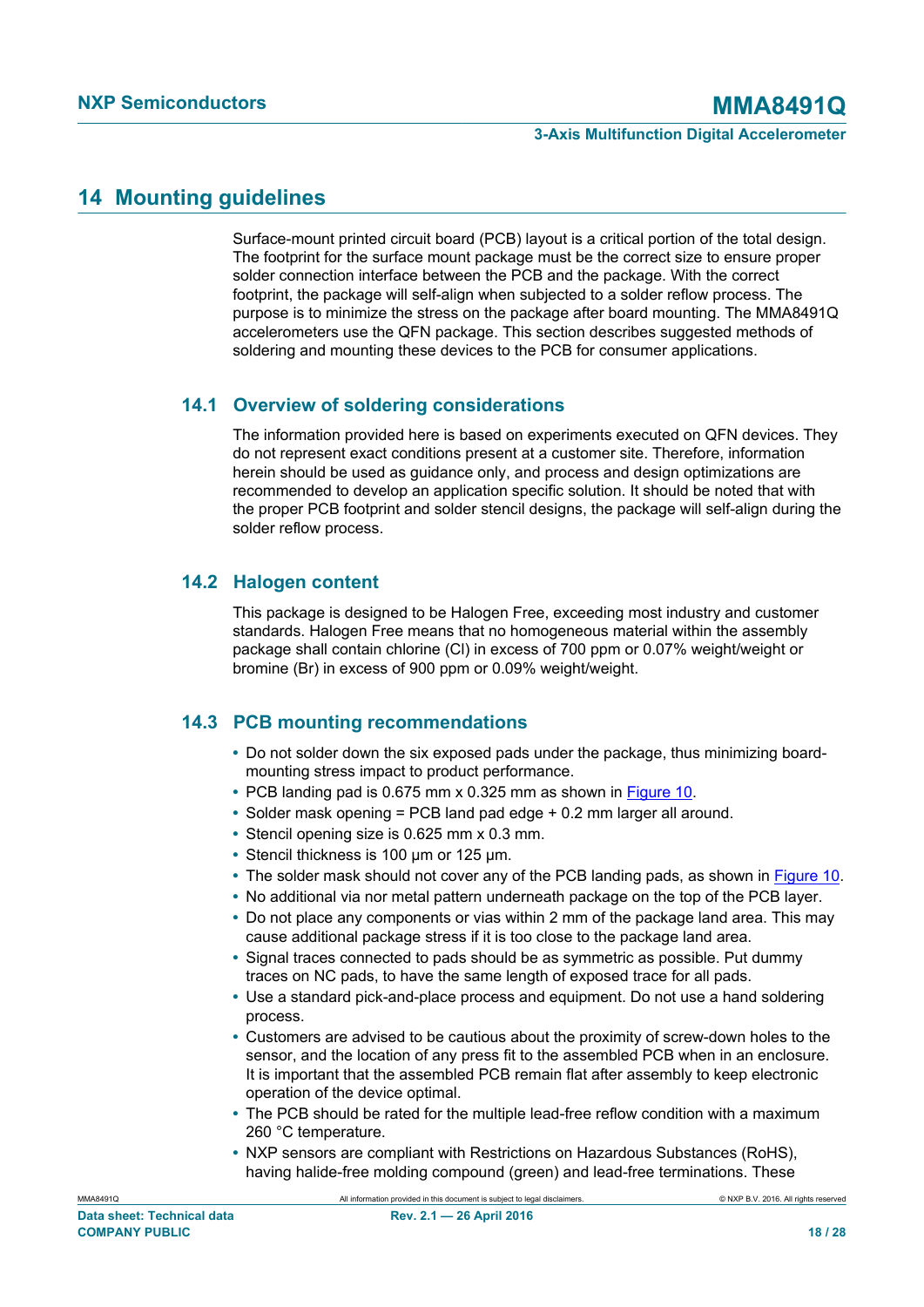<span id="page-18-0"></span>

terminations are compatible with tin-lead (Sn-Pb) as well as tin-silver-copper (Sn-Ag-Cu) solder paste soldering processes. Reflow profiles applicable to those processes can be used successfully for soldering the devices.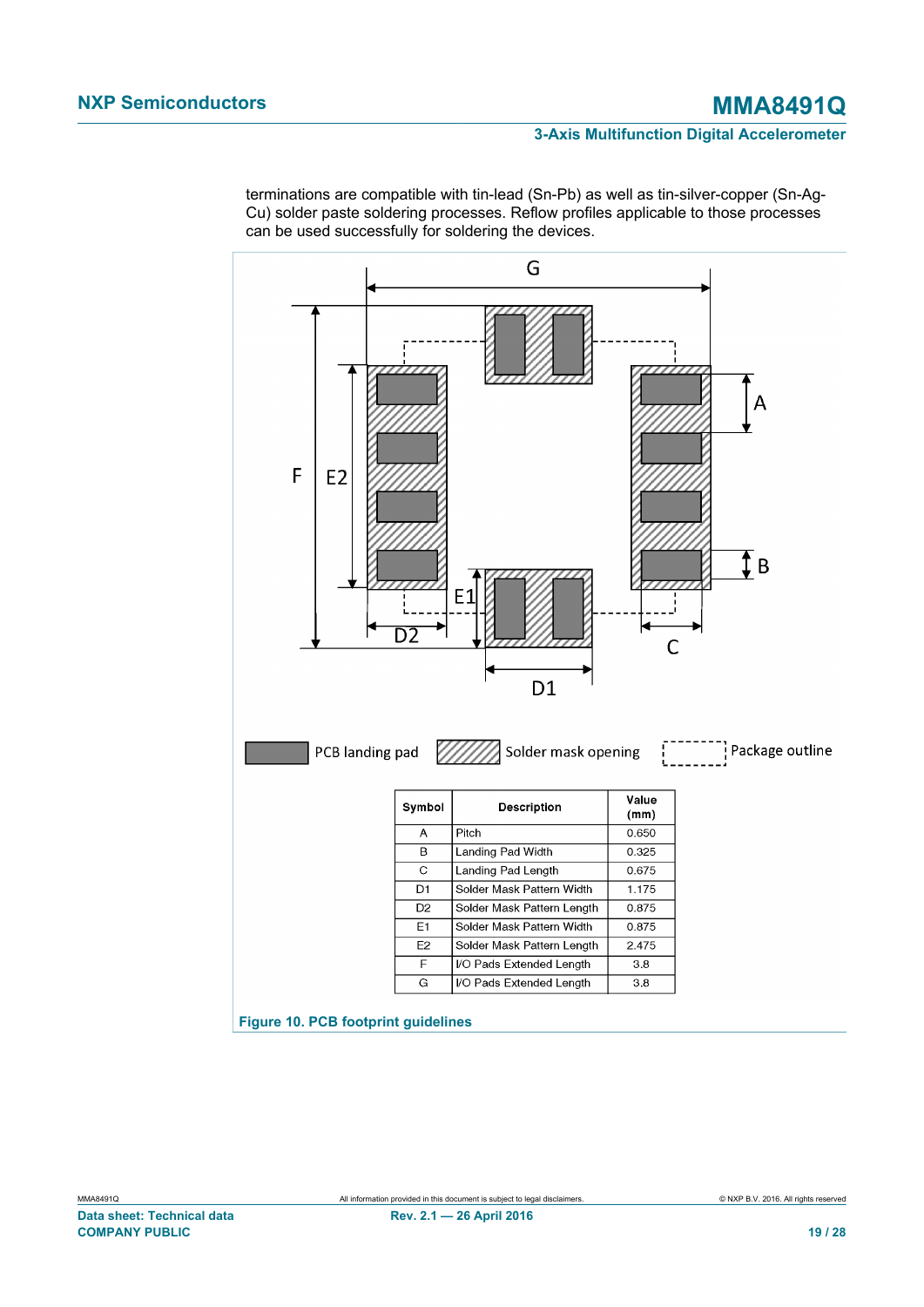## <span id="page-19-2"></span>**15 Package Information**

The MMA8491Q uses a 12-lead QFN package, case number 98ASA00290D.

## **15.1 Tape and reel information**

<span id="page-19-3"></span><span id="page-19-0"></span>

## <span id="page-19-1"></span>**15.2 Package description**

<span id="page-19-4"></span>This drawing is available for download at [http://www.nxp.com/files/shared/doc/](http://www.nxp.com/files/shared/doc/package_info/98ASA00290D.pdf) [package\\_info/98ASA00290D.pdf](http://www.nxp.com/files/shared/doc/package_info/98ASA00290D.pdf). Please consult the most recently issued drawing before initiating or completing a design.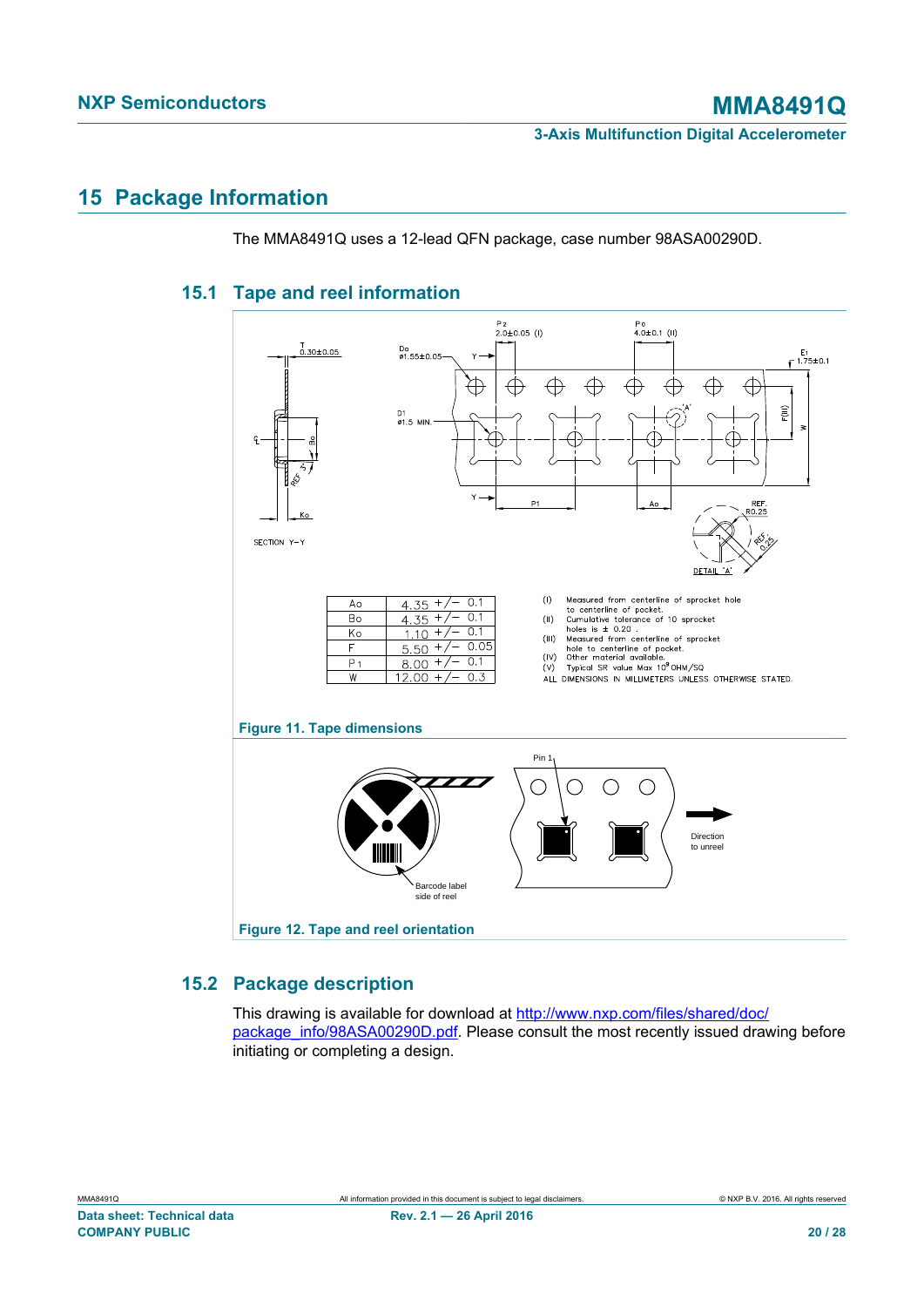<span id="page-20-0"></span>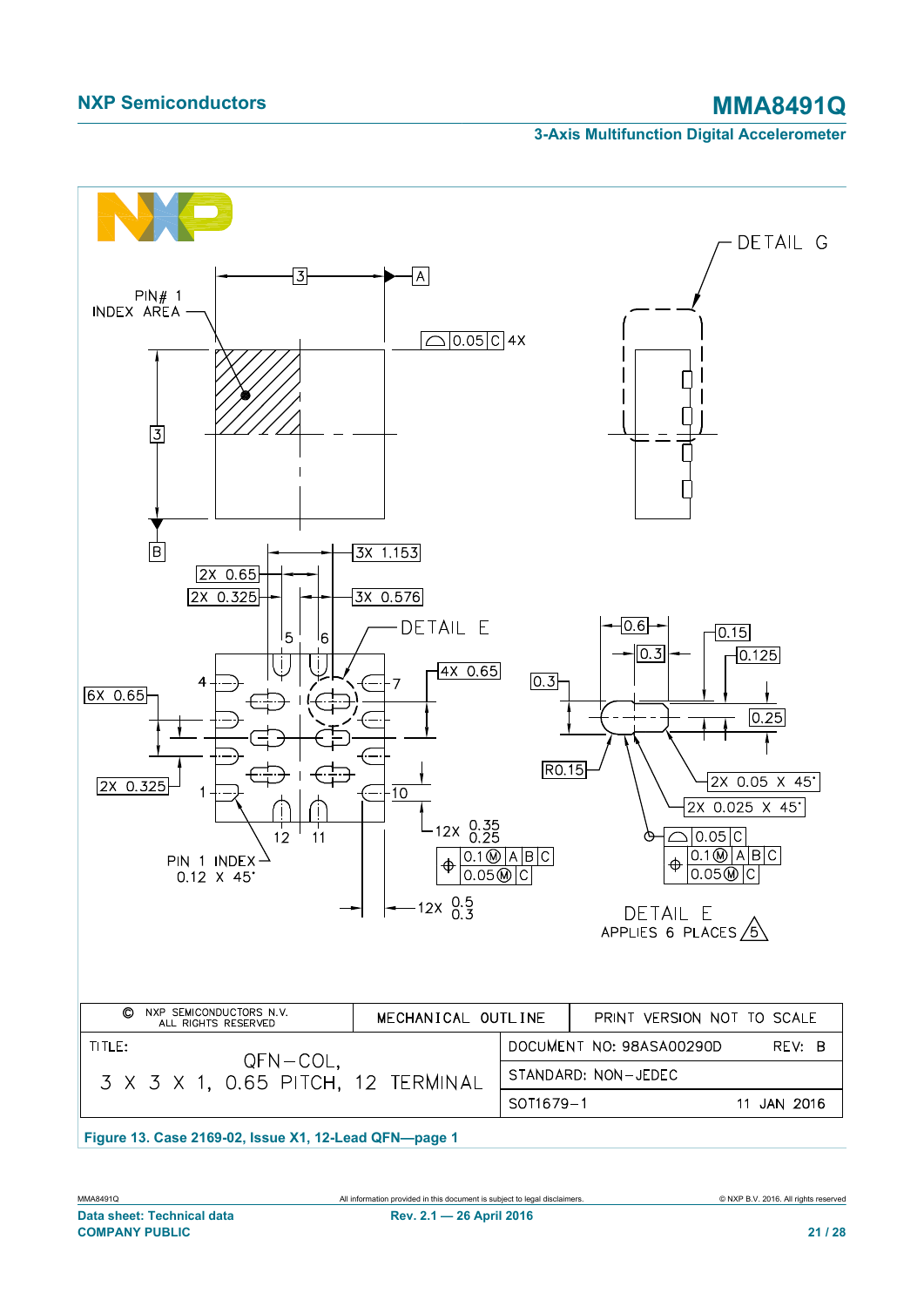<span id="page-21-0"></span>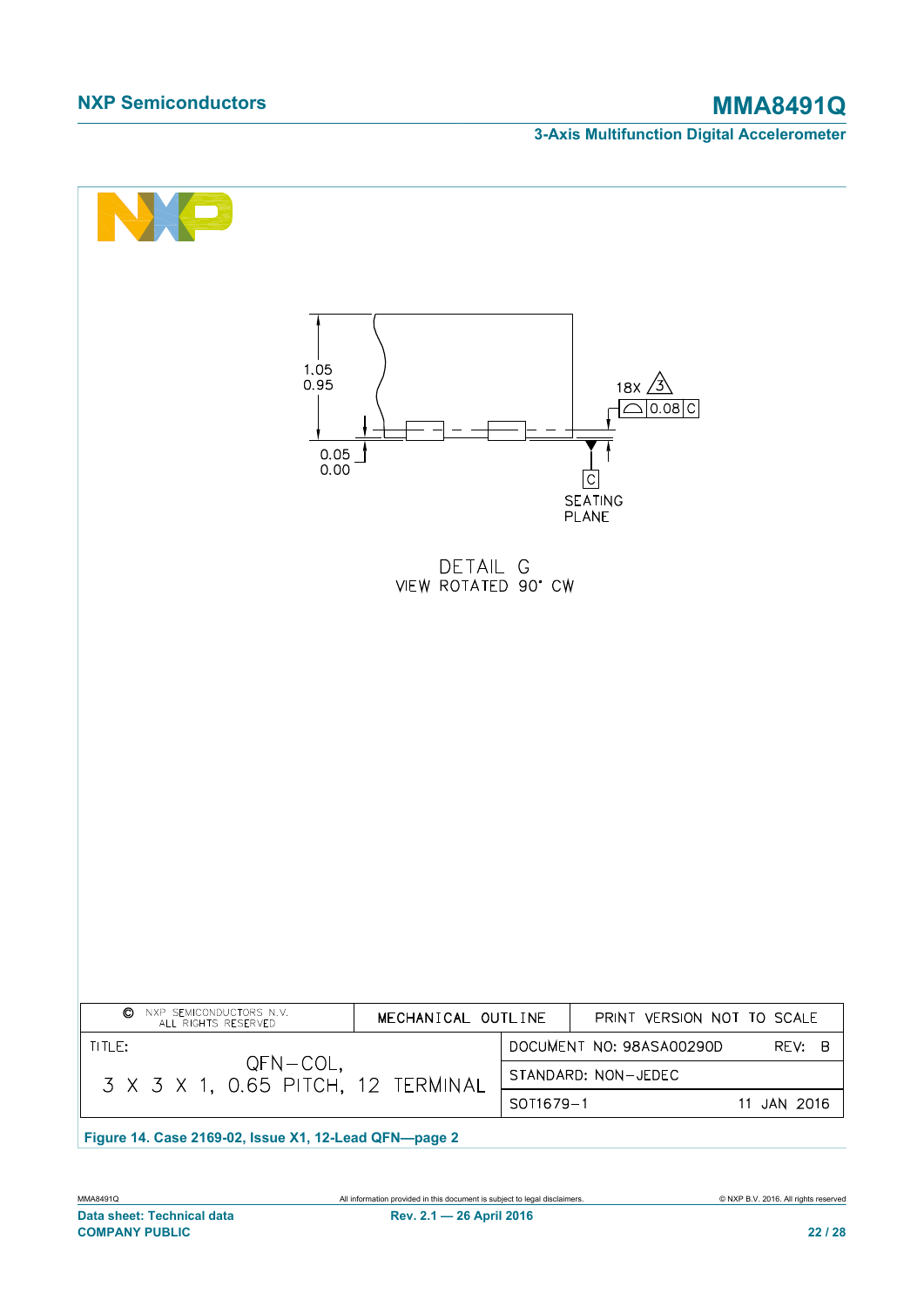|  |  |  | <b>3-Axis Multifunction Digital Accelerometer</b> |
|--|--|--|---------------------------------------------------|
|--|--|--|---------------------------------------------------|

<span id="page-22-0"></span>

| NOTES:<br>1. ALL DIMENSIONS ARE IN MILLIMETERS.<br>2. DIMENSIONING AND TOLERANCING PER ASME Y14.5M-1994.<br>$\sqrt{3}$ Coplanarity applies to leads.<br>4. MIN. METAL GAP SHOULD BE 0.2 MM.<br>$\sqrt{5}$ Leads 13 to 18 are not solderable. |                                                                                                       |
|----------------------------------------------------------------------------------------------------------------------------------------------------------------------------------------------------------------------------------------------|-------------------------------------------------------------------------------------------------------|
|                                                                                                                                                                                                                                              |                                                                                                       |
|                                                                                                                                                                                                                                              |                                                                                                       |
| NXP SEMICONDUCTORS N.V.<br>O<br>MECHANICAL OUTLINE<br>ALL RIGHTS RESERVED                                                                                                                                                                    | PRINT VERSION NOT TO SCALE                                                                            |
| TITLE:<br>$QFN-COL$ ,<br>3 X 3 X 1, 0.65 PITCH, 12 TERMINAL                                                                                                                                                                                  | DOCUMENT NO: 98ASA00290D<br>REV:<br>$\overline{B}$<br>STANDARD: NON-JEDEC<br>11 JAN 2016<br>SOT1679-1 |
| Figure 15. Case 2169-02, Issue X1, 12-Lead QFN-page 3                                                                                                                                                                                        |                                                                                                       |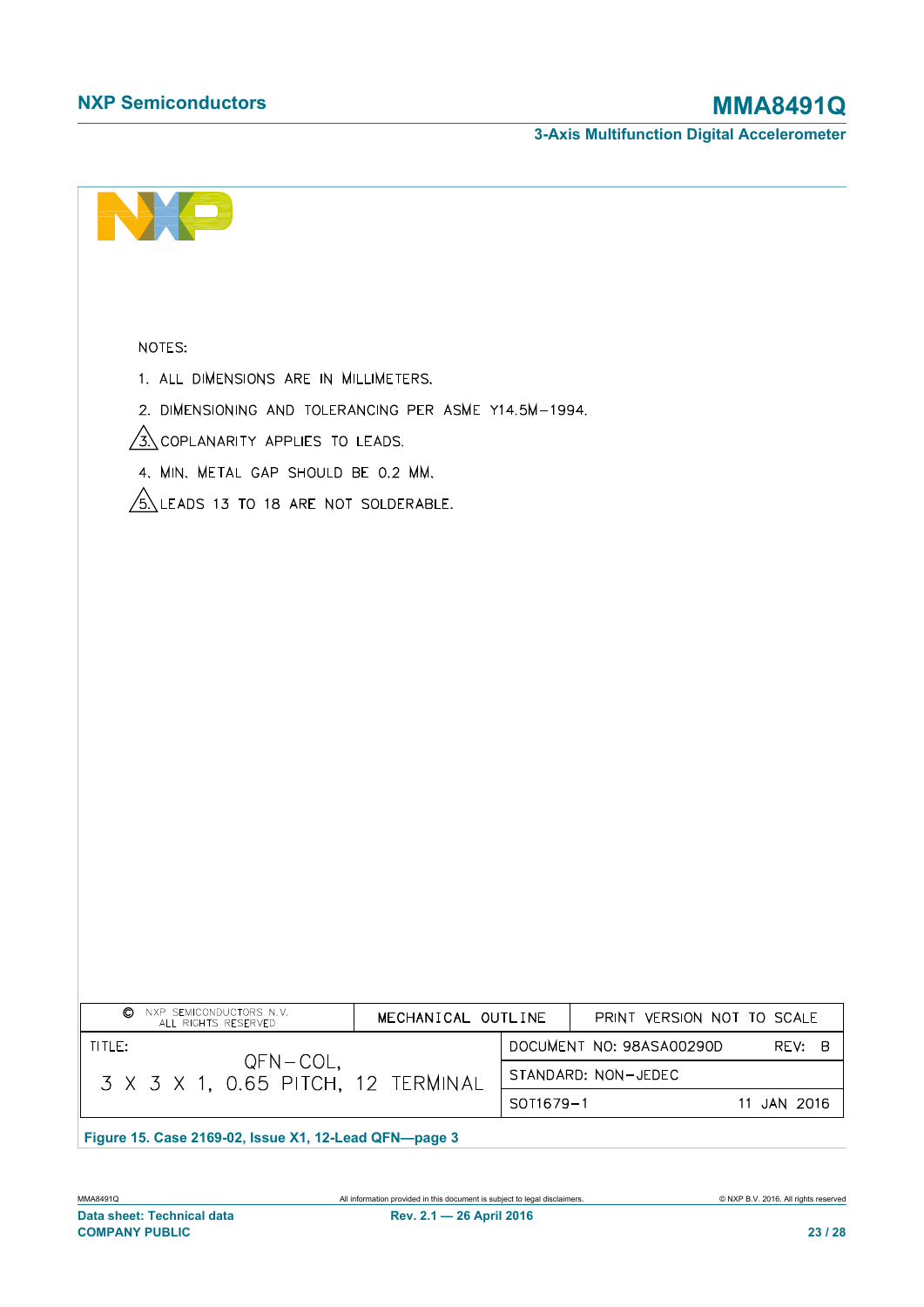## <span id="page-23-0"></span>**16 Revision history**

| <b>Revision</b><br>number | <b>Revision</b><br>date | <b>Description</b>                                                                                                                                                                                                                                                                                                                                                                                |
|---------------------------|-------------------------|---------------------------------------------------------------------------------------------------------------------------------------------------------------------------------------------------------------------------------------------------------------------------------------------------------------------------------------------------------------------------------------------------|
| 1.0                       | 10/2012                 | Initial release                                                                                                                                                                                                                                                                                                                                                                                   |
| 2.0                       | 11/2012                 | • Characterization data verified to be complete and final                                                                                                                                                                                                                                                                                                                                         |
| 2.1                       | 4/2016                  | • Added MMA8491QR2 to Ordering information table<br>• Added paragraphs describing absolute maximum ratings<br>• Revised package dimensions drawings to the NXP format, no technical changes<br>• The format of this data sheet has been redesigned to comply with the new identity guidelines<br>of NXP Semiconductors<br>Legal texts have been adapted to the new company name where appropriate |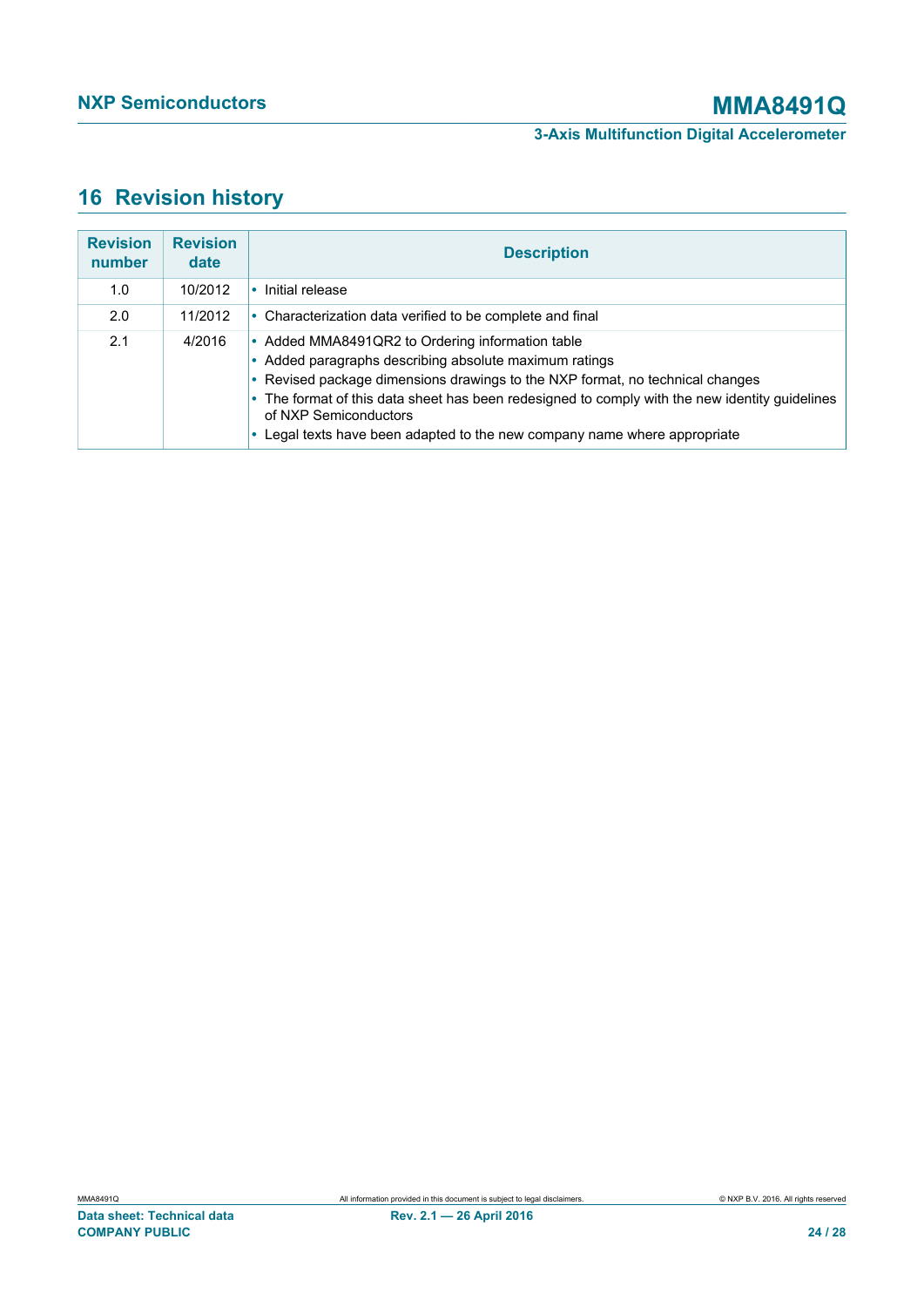## <span id="page-24-1"></span>**17 Legal information**

#### <span id="page-24-0"></span>**Data sheet status**

| Document status <sup>[1]</sup>  | Product status <sup>[2]</sup> | <b>Definition</b>                                                                                                                                                    |
|---------------------------------|-------------------------------|----------------------------------------------------------------------------------------------------------------------------------------------------------------------|
| Data sheet: Product preview     | Development                   | This document contains information on a product<br>under development. NXP reserves the right to change<br>or discontinue this product without notice.                |
| Data sheet: Advance information | Qualification                 | This document contains information on a pre-<br>production product. Specifications and pre-production<br>information herein are subject to change without<br>notice. |
| Data sheet: Technical data      | Production                    | NXP reserves the right to change the production<br>detail specifications as may be required to permit<br>improvements in the design of its products.                 |

[1] Please consult the most recently issued document before initiating or completing a design.

[2] The product status of device(s) described in this document may have changed since this document was published and may differ in case of multiple devices. The latest product status information is available on the Internet at URL [nxp.com](http://www.nxp.com).

#### **Definitions**

**Draft —** The document is a draft version only. The content is still under internal review and subject to formal approval, which may result in modifications or additions. NXP Semiconductors does not give any representations or warranties as to the accuracy or completeness of information included herein and shall have no liability for the consequences of use of such information.

#### **Disclaimers**

Information in this document is provided solely to enable system and software implementers to use NXP products. There are no express or implied copyright licenses granted hereunder to design or fabricate any integrated circuits based on the information in this document. NXP reserves the right to make changes without further notice to any products herein. NXP makes no warranty, representation, or guarantee regarding the suitability of its products for any particular purpose, nor does NXP assume any liability arising out of the application or use of any product or circuit, and specifically disclaims any and all liability, including without limitation consequential or incidental damages. "Typical" parameters that may be provided in NXP data sheets and/ or specifications can and do vary in different applications, and actual performance may vary over time. All operating parameters, including "typicals," must be validated for each customer application by customer's technical experts. NXP does not convey any license under its patent rights nor the rights of others. NXP sells products pursuant to standard terms and conditions of sale, which can be found at the following address: [nxp.com/salestermsandconditions.](http://www.nxp.com/salestermsandconditions) **Trademarks**

NXP, the NXP logo, Freescale, the Freescale logo and SMARTMOS are trademarks of NXP B.V. All other product or service names are the property of their respective owners.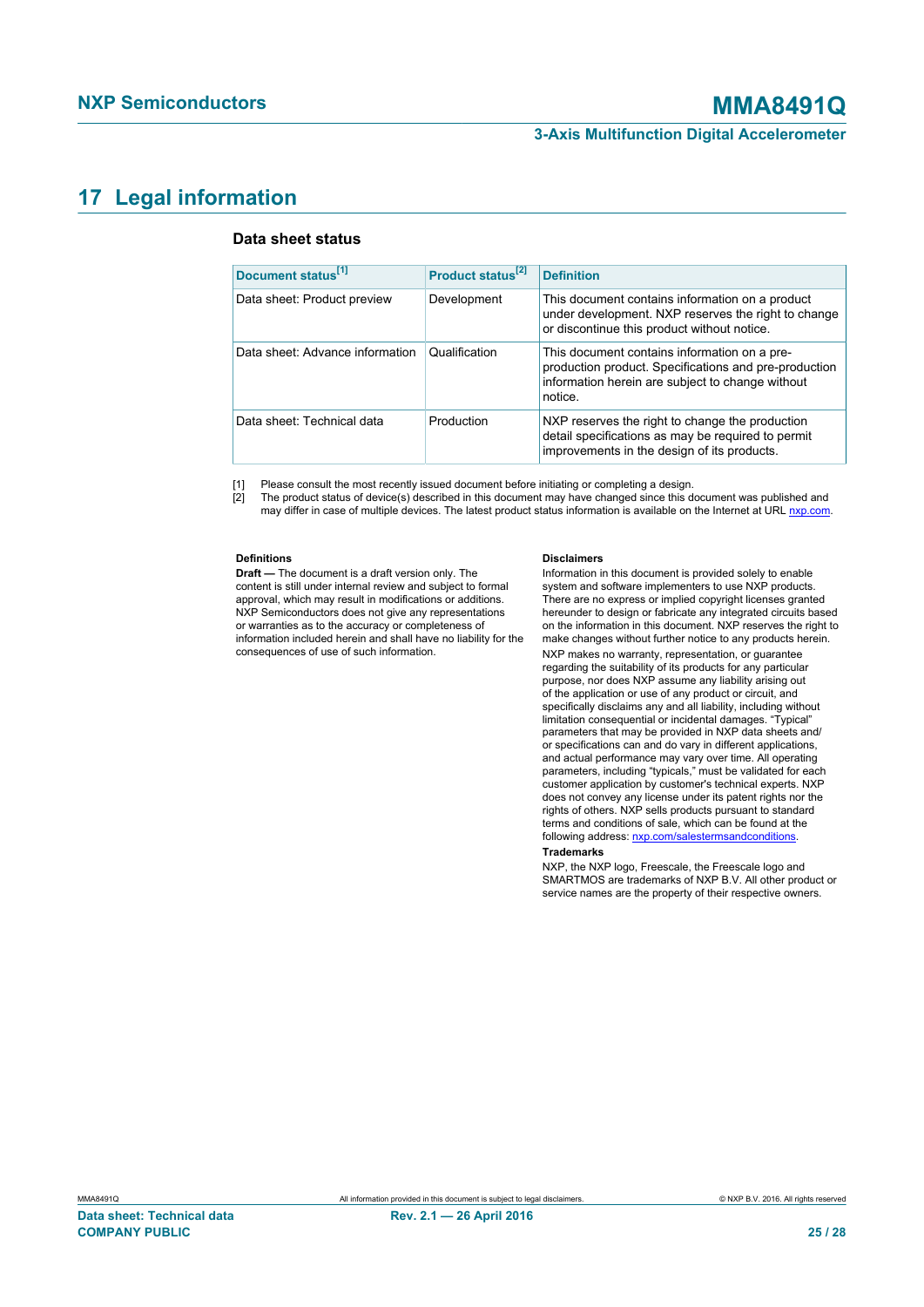## **NXP Semiconductors MMA8491Q**

**3-Axis Multifunction Digital Accelerometer**

## **Tables**

| Tab. 1.  |                                               |    |
|----------|-----------------------------------------------|----|
| Tab. 2.  |                                               |    |
| Tab. 3.  |                                               |    |
| Tab. 4.  | ESD and latch-up protection characteristics 5 |    |
| Tab. 5.  | Accelerometer mechanical characteristics  6   |    |
| Tab. 6.  |                                               |    |
| Tab. 7.  |                                               |    |
| Tab. 8.  |                                               |    |
| Tab. 9.  | I2C device address sequence  10               |    |
| Tab. 10. | MMA8491Q operating modes  11                  |    |
| Tab. 11. |                                               |    |
| Tab. 12. | STATUS - Status register (address 00h) bit    |    |
|          |                                               | 15 |
| Tab. 13. | STATUS - Status register (address 00h) field  |    |
|          |                                               |    |

|          | Tab. 14. OUT X MSB - Output data register          |  |
|----------|----------------------------------------------------|--|
|          | (address 01h) bit allocation  16                   |  |
|          | Tab. 15. OUT X LSB - Output data register (address |  |
|          |                                                    |  |
|          | Tab. 16. OUT Y MSB - Output data register          |  |
|          | (address 03h) bit allocation  17                   |  |
|          | Tab. 17. OUT Y LSB - Output data register (address |  |
|          |                                                    |  |
| Tab. 18. | OUT Z MSB - Output data register                   |  |
|          |                                                    |  |
| Tab. 19. | OUT Z LSB - Output data register (address          |  |
|          |                                                    |  |
| Tab. 20. |                                                    |  |
|          |                                                    |  |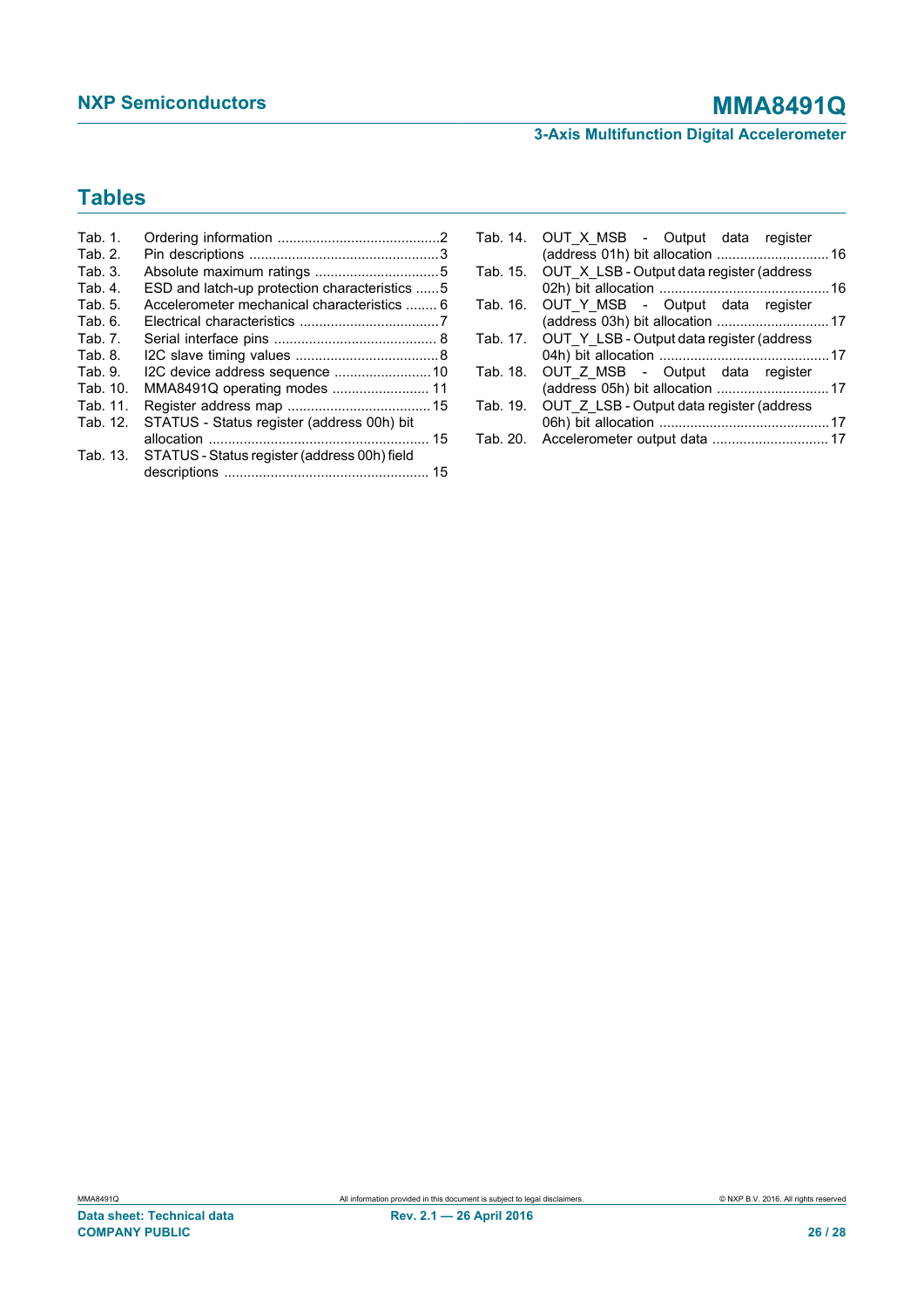## **NXP Semiconductors MMA8491Q**

**3-Axis Multifunction Digital Accelerometer**

## **Figures**

| Fig. 1. |                                        |  |
|---------|----------------------------------------|--|
| Fig. 2. |                                        |  |
| Fig. 3. | VDD connects to power supply and EN is |  |
|         |                                        |  |
| Fig. 4. | Sensitive axes orientation and output  |  |
|         |                                        |  |
| Fig. 5. |                                        |  |
| Fig. 6. |                                        |  |
| Fig. 7. | MMA8491Q operating modes  11           |  |
| Fig. 8. | MMA8491Q timing sequence  13           |  |

| Fig. 9.  | MMA8491Q output is based on tilt angle and |  |
|----------|--------------------------------------------|--|
|          |                                            |  |
| Fig. 10. |                                            |  |
| Fig. 11. |                                            |  |
| Fig. 12. |                                            |  |
| Fig. 13. | Case 2169-02, Issue X1, 12-Lead QFN-       |  |
|          |                                            |  |
| Fig. 14. | Case 2169-02, Issue X1, 12-Lead QFN-       |  |
|          |                                            |  |
| Fig. 15. | Case 2169-02, Issue X1, 12-Lead QFN-       |  |
|          |                                            |  |
|          |                                            |  |